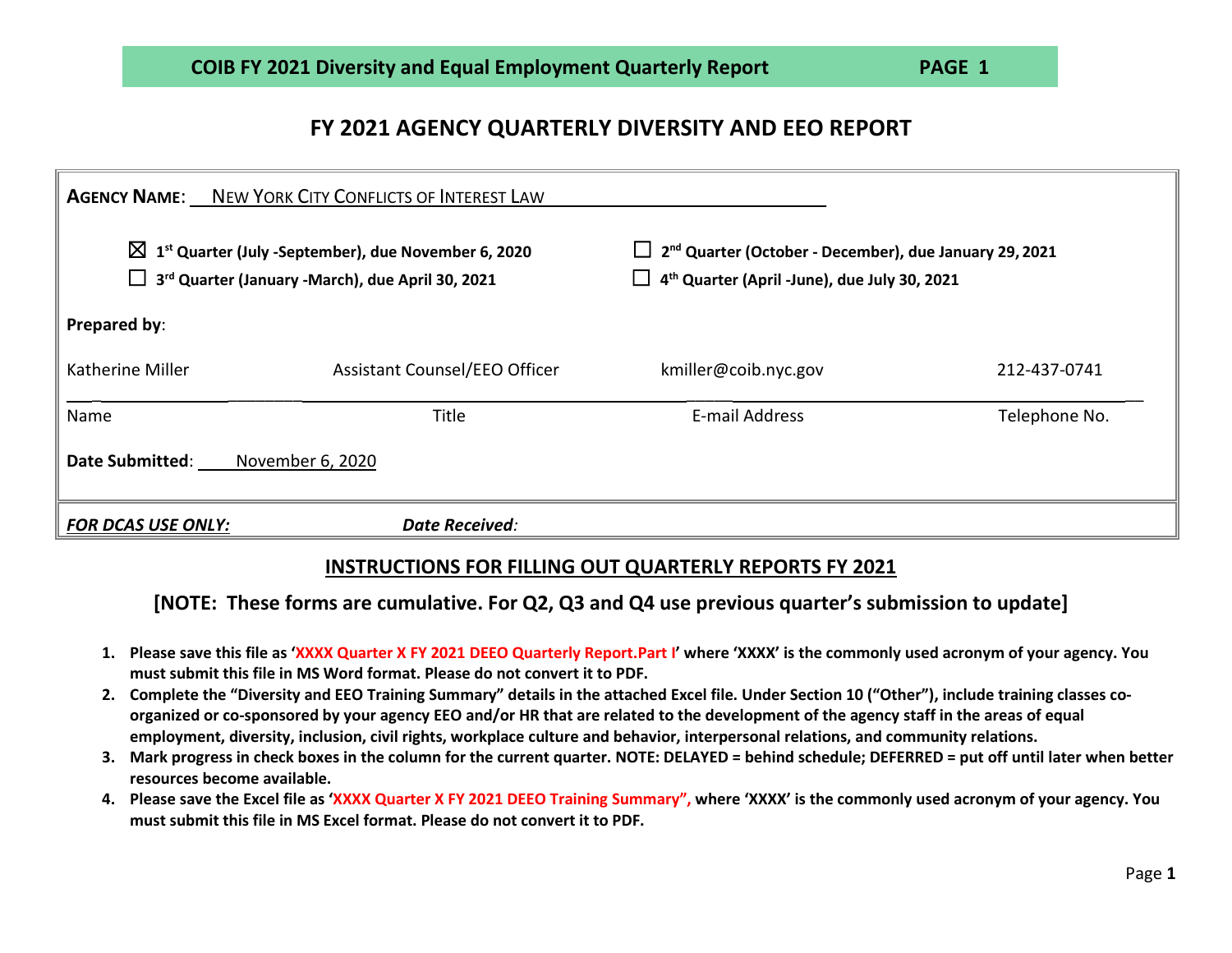#### **PART I: NARRATIVE SUMMARY**

#### **I. COMMITMENT AND ACCOUNTABILITY STATEMENT BY THE AGENCY HEAD**

| Distributed to all agency employees? $\Box$ Yes, On (Date): |                                  | $\boxtimes$ No (annual e-mail distribution planned for Q3) |
|-------------------------------------------------------------|----------------------------------|------------------------------------------------------------|
|                                                             | $\Box$ By e-mail                 |                                                            |
|                                                             | $\Box$ Posted on agency intranet |                                                            |
|                                                             | $\Box$ Other                     |                                                            |

#### **II. RECOGNITION AND ACCOMPLISHMENTS**

**The agency recognized employees, supervisors, managers, and units demonstrating superior accomplishment in diversity and equal employment opportunity through the following:**

☐ **Diversity & EEO Awards**

☐ **Diversity and EEO Appreciation Events**

☐ **Public Notices**

☐ **Positive Comments in Performance Appraisals**

☐ **Other (please specify): \_\_\_\_\_\_\_\_\_\_\_\_\_\_\_\_\_\_\_\_\_\_\_\_\_\_\_\_\_\_\_\_\_\_\_\_\_\_\_\_\_\_\_**

**\* Please describe D&EEO Awards and/or Appreciation Events below:** N/A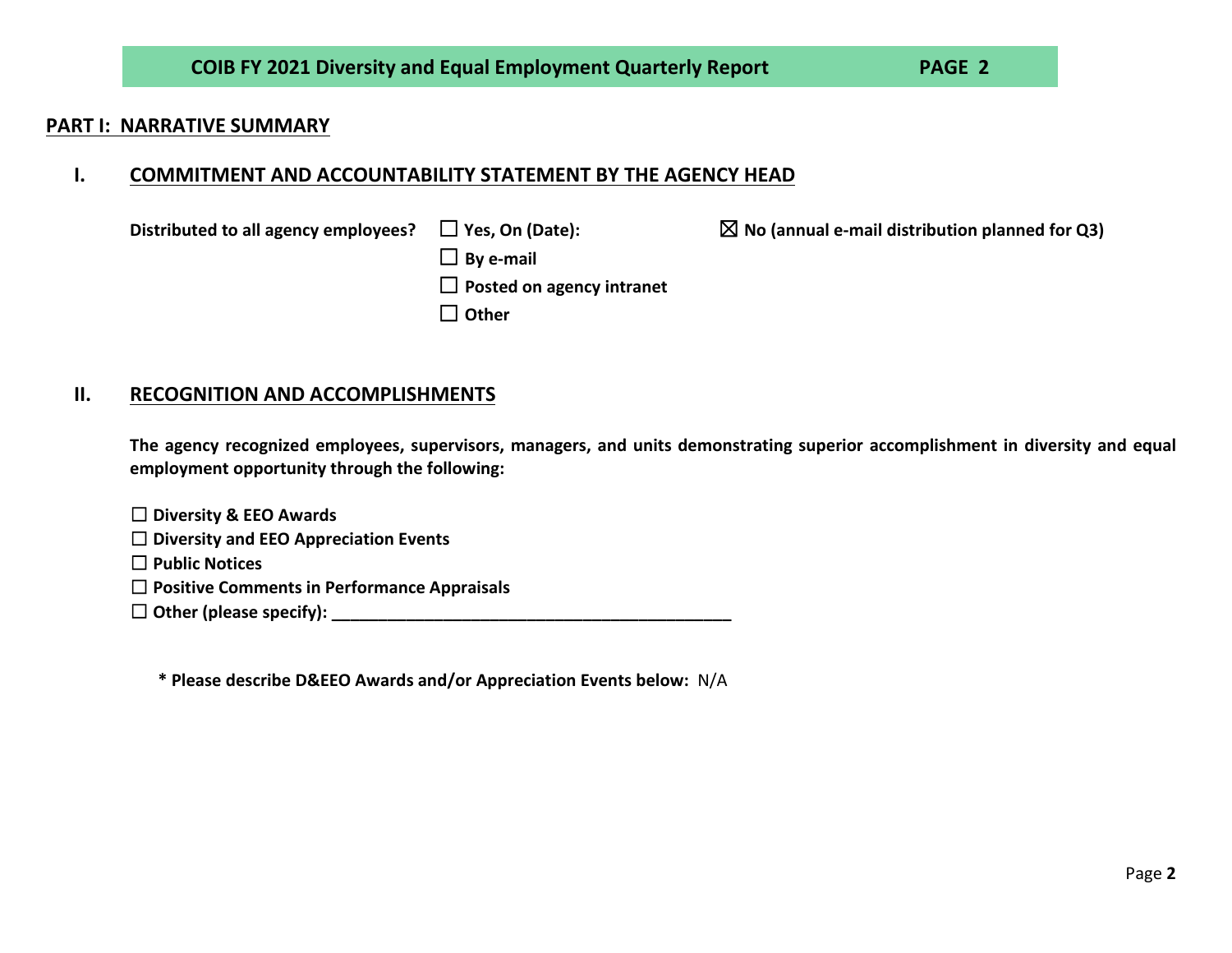#### **III. WORKFORCE REVIEW AND ANALYSIS**

**1. Agency Headcount as of the last day of the quarter was:**

**Q1 (9/30/2020):** 25 **Q2 (12/31/2020): \_\_\_\_\_\_\_\_\_\_**

**Q3 (3/31/2021): \_\_\_\_\_\_\_\_\_\_ Q4 (6/30/2021): \_\_\_\_\_\_\_\_\_\_**

**2. Agency reminded employees to update self-ID information regarding race/ethnicity, gender, and veteran status.**

☐ **Yes, On (Date): \_\_\_\_\_\_\_\_\_\_\_\_\_\_\_\_** ☒ **No (annual e-mail reminder planned for Q4)**

**3. The agency conducted a review of the dashboard sent to the EEO Officer with demographic data and trends, including workforce composition by job title, job group, race/ethnicity and gender; new hires, promotions and separation data; and utilization analysis.**

| $\boxtimes$ Yes, On (Dates): 7/15/2020 |                                                                        |                                                                        |                                                                        |                                                                        |
|----------------------------------------|------------------------------------------------------------------------|------------------------------------------------------------------------|------------------------------------------------------------------------|------------------------------------------------------------------------|
| The review was<br>conducted with:      | $\Box$ Human Resources<br>$\Box$ Agency Head<br>$\Box$ General Counsel | $\Box$ Human Resources<br>$\Box$ Agency Head<br>$\Box$ General Counsel | $\Box$ Human Resources<br>$\Box$ Agency Head<br>$\Box$ General Counsel | $\Box$ Human Resources<br>$\Box$ Agency Head<br>$\Box$ General Counsel |
|                                        | ⊠ Other: EEO Officer<br>$\Box$ Not conducted                           | $\square$ Other<br>$\Box$ Not conducted                                | $\square$ Other<br>$\Box$ Not conducted                                | $\Box$ Other<br>$\Box$ Not conducted                                   |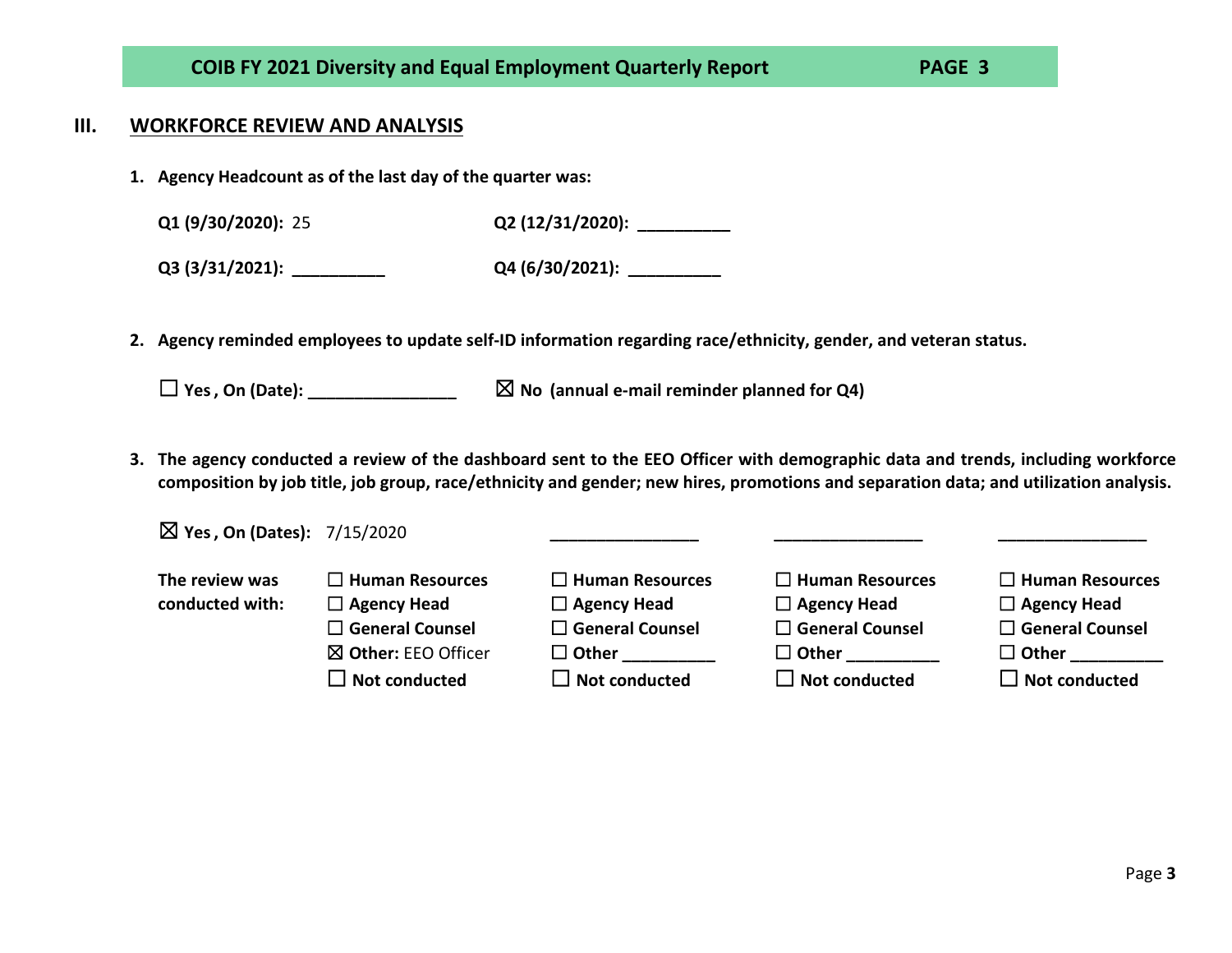## **IV. EEO, DIVERSITY, INCLUSION, AND EQUITY INITIATIVES FOR FY 2021**

**Please describe your progress this quarter in implementing the primary goals in Section IV of your Agency Diversity and EEO Plan for FY 2021 - Proactive Strategies to Enhance Diversity, EEO and Inclusion:**

# **A. WORKFORCE:**

| Please list the Workforce Goal(s) included in Section<br>IV: Proactive Strategies to Enhance Diversity, EEO and<br>Inclusion, which you set/declared in your FY 2021<br>Diversity and EEO Plan (e.g., underutilization,<br>workforce planning, succession planning and diverse<br>applicant pool, among others): | Please describe the steps that your agency<br>has taken to meet the Workforce Goal(s)<br>set/declared in your plan.<br>Include steps that were taken or<br>$\circ$<br>considered to build an inclusive and<br>sustainable pipeline for your agency<br>across all levels.                                                                                                                                                                                           | Q1<br><b>Update</b>                                                                                                  | Q <sub>2</sub><br><b>Update</b>                | Q <sub>3</sub><br><b>Update</b>                     | Q <sub>4</sub><br><b>Update</b>                     |
|------------------------------------------------------------------------------------------------------------------------------------------------------------------------------------------------------------------------------------------------------------------------------------------------------------------|--------------------------------------------------------------------------------------------------------------------------------------------------------------------------------------------------------------------------------------------------------------------------------------------------------------------------------------------------------------------------------------------------------------------------------------------------------------------|----------------------------------------------------------------------------------------------------------------------|------------------------------------------------|-----------------------------------------------------|-----------------------------------------------------|
| Expanding internal and external applicant pools<br>to address the underutilization through outreach<br>strategies for broader recruitment.                                                                                                                                                                       | While the Board does not have<br>underutilization in any job group, the<br>Board plans to expand its applicant pool<br>by emailing contacts throughout the City<br>to alert them to job openings and<br>encourage them to share job postings.<br>Due to budgetary constraints, the Board<br>has not been recruiting applicants. When<br>the Board is able to hire again, the EEO<br>Officer will prepare a list of contacts for<br>circulation of the job posting. | $\Box$ Planned<br>$\Box$ Not started<br>$\Box$ Ongoing<br>$\Box$ Delayed<br>$\boxtimes$ Deferred<br>$\Box$ Completed | □<br>$\Box$<br>$\Box$<br>$\Box$<br>П<br>$\Box$ | $\Box$<br>□<br>$\Box$<br>$\Box$<br>$\Box$<br>$\Box$ | □<br>□<br>$\Box$<br>$\Box$<br>$\Box$<br>$\Box$      |
| Use the quarterly workforce report and<br>dashboard to identify specific job groups where<br>underutilization exists and guide recruitment<br>efforts.                                                                                                                                                           | The EEO Officer reviews every quarterly<br>workforce report and dashboard, and will<br>inform the Agency Head & Human<br>Resources if any underutilization exists.                                                                                                                                                                                                                                                                                                 | $\Box$ Planned<br>$\Box$ Not started<br>$\boxtimes$ Ongoing<br>$\Box$ Delayed<br>$\Box$ Deferred<br>$\Box$ Completed | □<br>□<br>$\Box$<br>□<br>$\Box$<br>$\Box$      | $\Box$<br>□<br>$\Box$<br>$\Box$<br>$\Box$<br>$\Box$ | □<br>$\Box$<br>$\Box$<br>$\Box$<br>$\Box$<br>$\Box$ |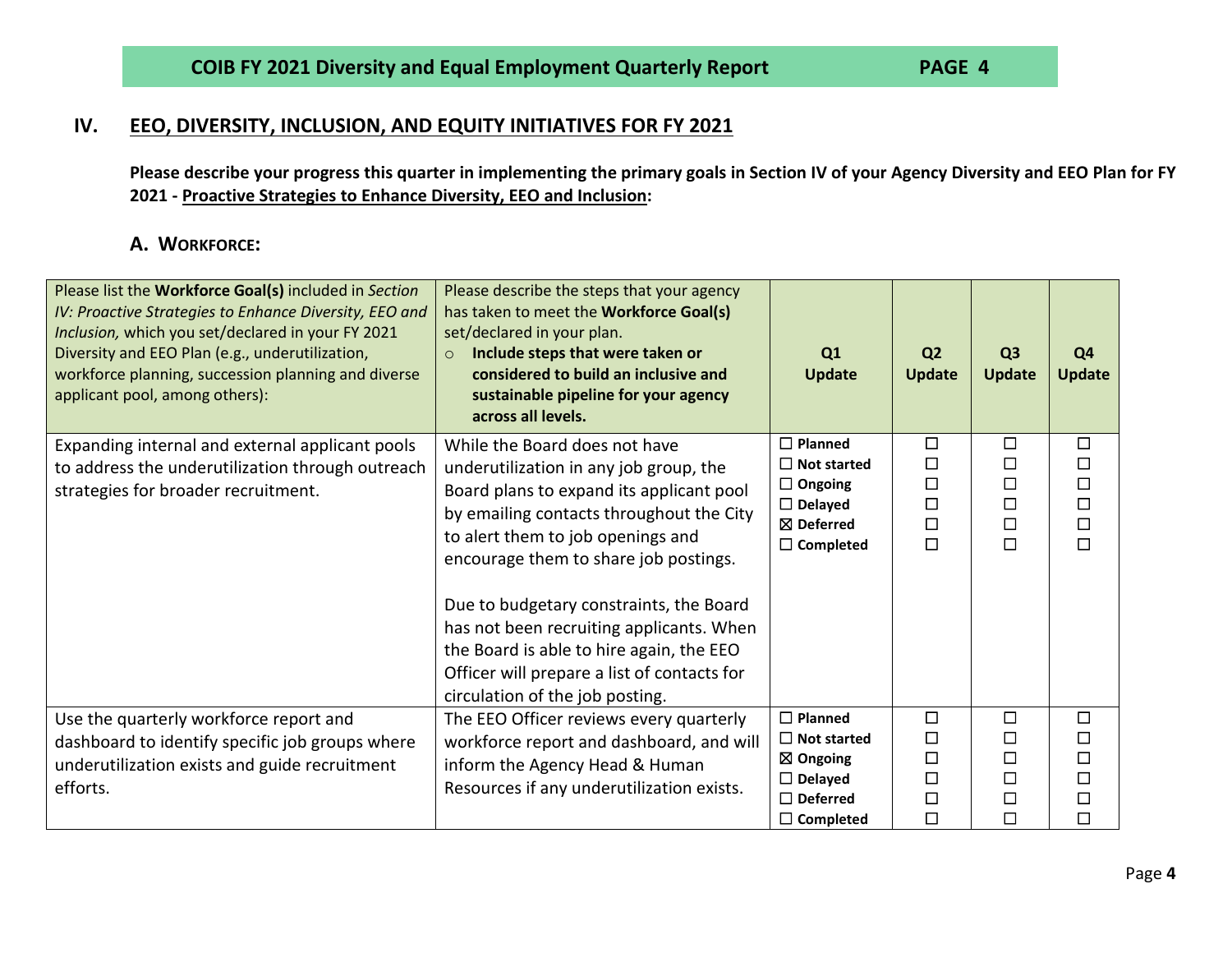# **COIB FY 2021 Diversity and Equal Employment Quarterly Report PAGE 5**

| Integrate succession planning in the agency<br>activities to develop a pipeline, facilitate a<br>seamless transition and continuity of service. | The Board's managers assign work and<br>provide feedback to help employees<br>develop the skills necessary to be eligible<br>for a promotion when a position<br>becomes available.                                | $\Box$ Planned<br>$\Box$ Not started<br>$\boxtimes$ Ongoing<br>$\Box$ Delayed<br>$\square$ Deferred<br>$\Box$ Completed | $\Box$<br>$\Box$<br>$\Box$<br>$\Box$<br>$\Box$<br>$\Box$ | $\Box$<br>$\Box$<br>$\Box$<br>$\Box$<br>$\Box$<br>$\Box$ | $\Box$<br>$\Box$<br>$\Box$<br>$\Box$<br>$\Box$<br>$\Box$ |
|-------------------------------------------------------------------------------------------------------------------------------------------------|-------------------------------------------------------------------------------------------------------------------------------------------------------------------------------------------------------------------|-------------------------------------------------------------------------------------------------------------------------|----------------------------------------------------------|----------------------------------------------------------|----------------------------------------------------------|
| Ensure that there will be a diverse applicant pool<br>for the anticipated vacancies.                                                            | The Board maintains a list of various job<br>boards as well as a wide range of colleges<br>and law schools with which to share job<br>postings when there are vacancies.                                          | $\Box$ Planned<br>$\Box$ Not started<br>$\boxtimes$ Ongoing<br>$\Box$ Delayed<br>$\Box$ Deferred<br>$\Box$ Completed    | $\Box$<br>$\Box$<br>$\Box$<br>$\Box$<br>$\Box$<br>$\Box$ | $\Box$<br>$\Box$<br>$\Box$<br>$\Box$<br>$\Box$<br>$\Box$ | $\Box$<br>$\Box$<br>$\Box$<br>$\Box$<br>$\Box$<br>$\Box$ |
| Encourage agency employees to take<br>promotional civil service examinations.                                                                   | The Career Counselor circulates<br>information about civil service<br>examinations when it becomes available.                                                                                                     | $\Box$ Planned<br>$\Box$ Not started<br>$\boxtimes$ Ongoing<br>$\Box$ Delayed<br>$\Box$ Deferred<br>$\Box$ Completed    | $\Box$<br>$\Box$<br>$\Box$<br>$\Box$<br>$\Box$<br>$\Box$ | $\Box$<br>$\Box$<br>$\Box$<br>$\Box$<br>$\Box$<br>$\Box$ | $\Box$<br>$\Box$<br>$\Box$<br>$\Box$<br>$\Box$<br>$\Box$ |
| Institute coaching, mentoring and cross training<br>programs to develop and retain employees.                                                   | The Board's internal procedures ensure<br>that employees receive guidance and<br>feedback from supervisors on a regular<br>basis. The Board's employees also<br>frequently work collaboratively between<br>units. | $\Box$ Planned<br>$\Box$ Not started<br>$\boxtimes$ Ongoing<br>$\Box$ Delayed<br>$\Box$ Deferred<br>$\Box$ Completed    | $\Box$<br>$\Box$<br>$\Box$<br>$\Box$<br>$\Box$<br>$\Box$ | □<br>$\Box$<br>$\Box$<br>$\Box$<br>$\Box$<br>$\Box$      | $\Box$<br>$\Box$<br>$\Box$<br>$\Box$<br>$\Box$<br>$\Box$ |
| Institute succession planning for top managerial<br>positions.                                                                                  | The Agency Head and Human Resources<br>regularly discuss anticipated job<br>openings.                                                                                                                             | $\Box$ Planned<br>$\Box$ Not started<br>$\boxtimes$ Ongoing<br>$\Box$ Delayed<br>$\Box$ Deferred<br>$\Box$ Completed    | $\Box$<br>$\Box$<br>$\Box$<br>$\Box$<br>$\Box$<br>$\Box$ | $\Box$<br>$\Box$<br>$\Box$<br>$\Box$<br>$\Box$<br>$\Box$ | $\Box$<br>$\Box$<br>$\Box$<br>$\Box$<br>$\Box$<br>$\Box$ |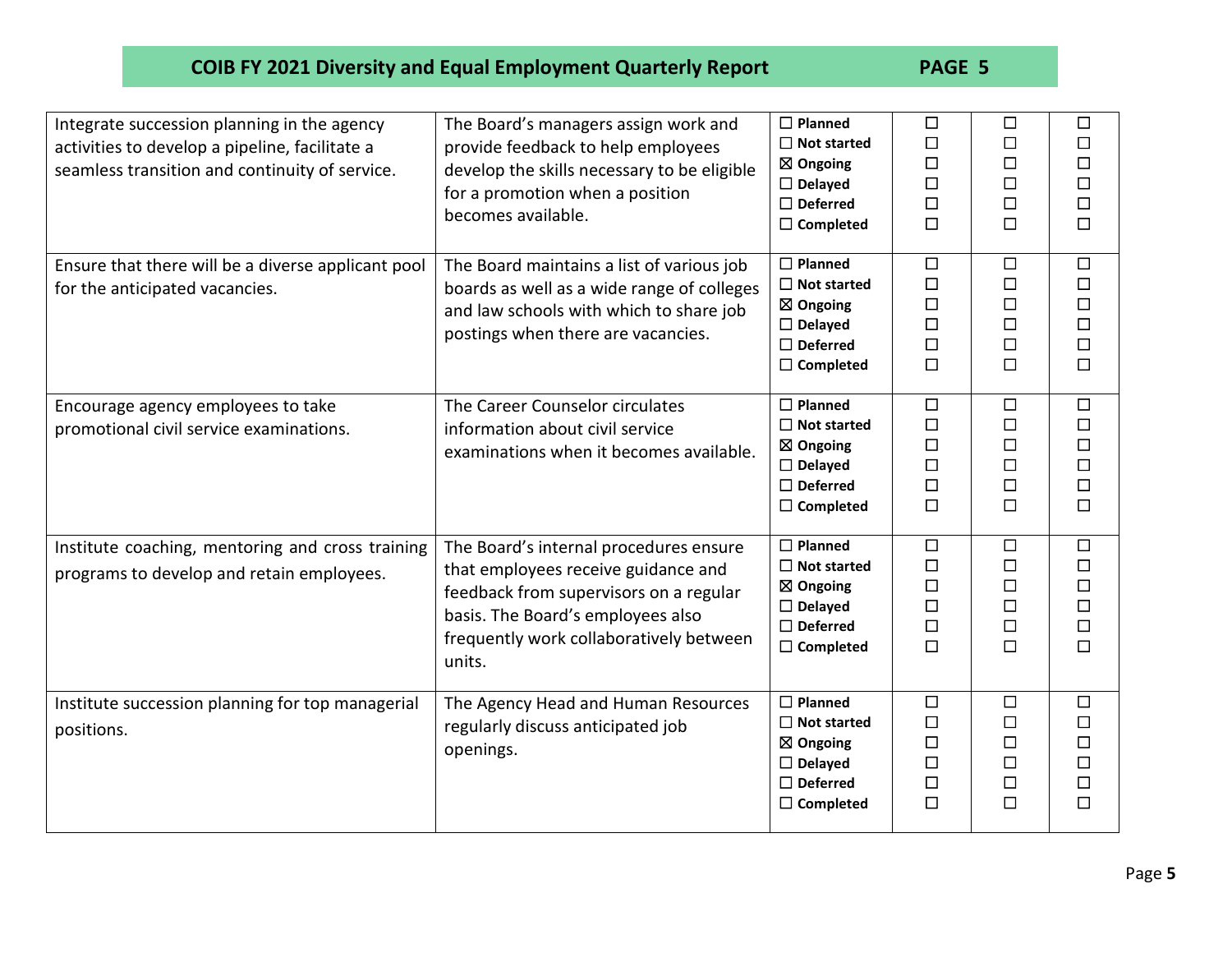Describe steps that were taken or considered to address underutilization identified through quarterly workforce reports. Please list Job Groups where underutilization exists in the current quarter.

Based on a review of the Q1 CEEDS Workforce Report, the agency does not have statistically significant underutilization in any Job Group.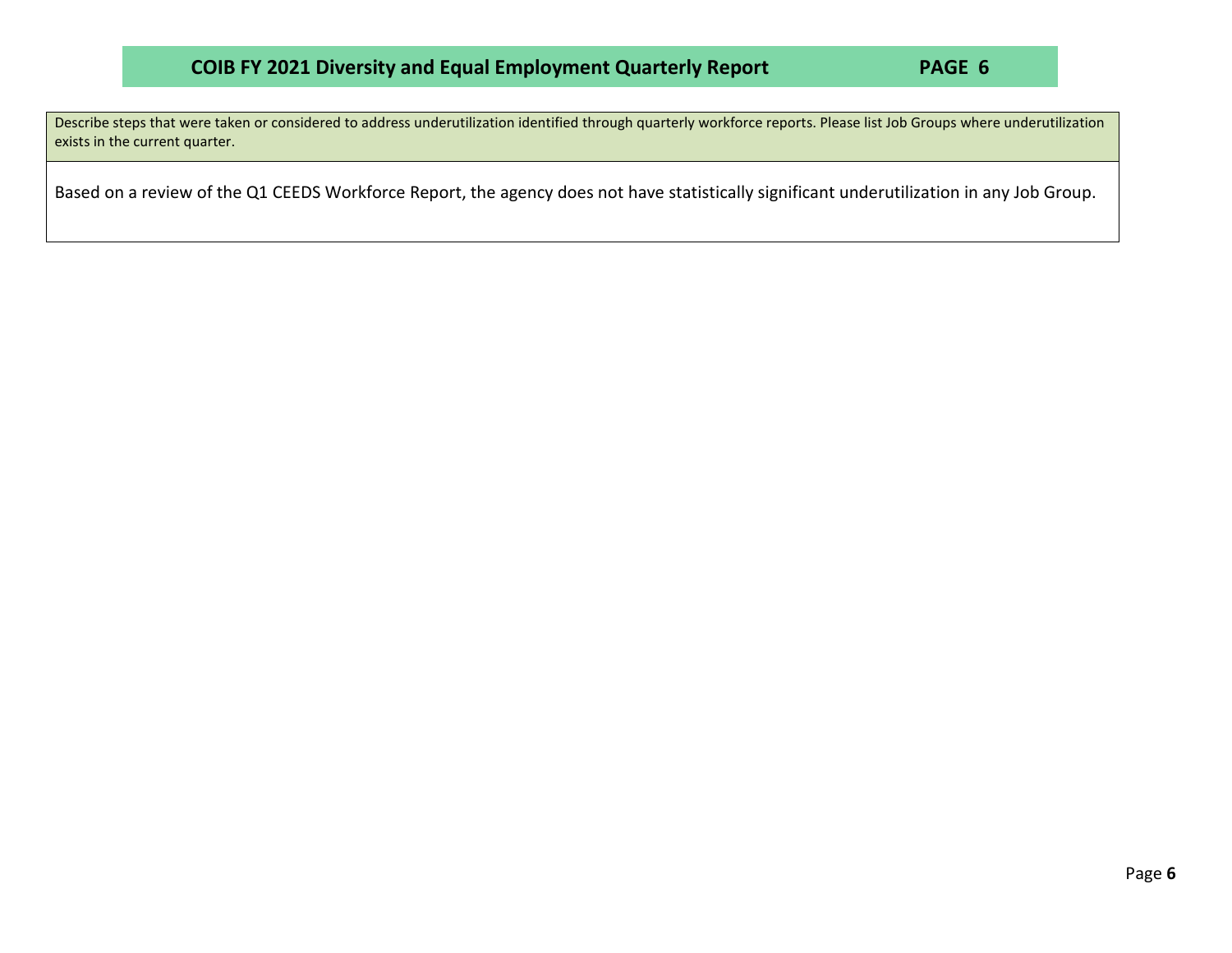# **B. WORKPLACE:**

| Please list the Workplace Goal(s) included in Section<br>IV: Proactive Strategies to Enhance Diversity, EEO and<br>Inclusion, which you set/declared in your FY 2021<br>Diversity and EEO Plan (e.g., job<br>satisfaction/engagement surveys, exit<br>interviews/surveys, and onboarding surveys): | Please describe the steps that your agency<br>has taken to meet the Workplace Goal(s)<br>set/declared in your plan.<br>Include steps that were taken or considered<br>$\circ$<br>to create an inclusive work environment<br>that values differences that each of your<br>unique employees brings to work, and to<br>maintain focus on retaining talent across all<br>levels. | Q1<br><b>Update</b>                                                                                                     | Q <sub>2</sub><br><b>Update</b>                | Q <sub>3</sub><br><b>Update</b>                     | Q <sub>4</sub><br><b>Update</b>                                                       |
|----------------------------------------------------------------------------------------------------------------------------------------------------------------------------------------------------------------------------------------------------------------------------------------------------|------------------------------------------------------------------------------------------------------------------------------------------------------------------------------------------------------------------------------------------------------------------------------------------------------------------------------------------------------------------------------|-------------------------------------------------------------------------------------------------------------------------|------------------------------------------------|-----------------------------------------------------|---------------------------------------------------------------------------------------|
| Workplace Insight Survey for Exiting (WISE)<br>Managers.                                                                                                                                                                                                                                           | The Board asks all departing managers to<br>complete WISE.                                                                                                                                                                                                                                                                                                                   | $\Box$ Planned<br>$\Box$ Not started<br>$\boxtimes$ Ongoing<br>$\Box$ Delayed<br>$\square$ Deferred<br>$\Box$ Completed | □<br>$\Box$<br>$\Box$<br>$\Box$<br>$\Box$<br>□ | $\Box$<br>$\Box$<br>$\Box$<br>$\Box$<br>□<br>$\Box$ | $\Box$<br>$\Box$<br>$\Box$<br>$\begin{array}{c}\n\Box \\ \Box\n\end{array}$<br>$\Box$ |
| Exit interview or surveys developed by the<br>agency.                                                                                                                                                                                                                                              | The Board plans to review and revise the<br>agency's exit interview.                                                                                                                                                                                                                                                                                                         | $\Box$ Planned<br>$\boxtimes$ Not started<br>$\Box$ Ongoing<br>$\Box$ Delayed<br>$\Box$ Deferred<br>$\Box$ Completed    | $\Box$<br>$\Box$<br>$\Box$<br>П<br>П<br>□      | $\Box$<br>□<br>$\Box$<br>$\Box$<br>□<br>□           | $\Box$<br>$\Box$<br>$\Box$<br>$\Box$<br>$\Box$<br>□                                   |
| Please specify any other EEO-related activities during the quarter (e.g., postings, meetings, cultural programs promoting diversity, newsletters/articles, etc.) and describe<br>briefly the activities, including the dates when the activities occurred.                                         |                                                                                                                                                                                                                                                                                                                                                                              |                                                                                                                         |                                                |                                                     |                                                                                       |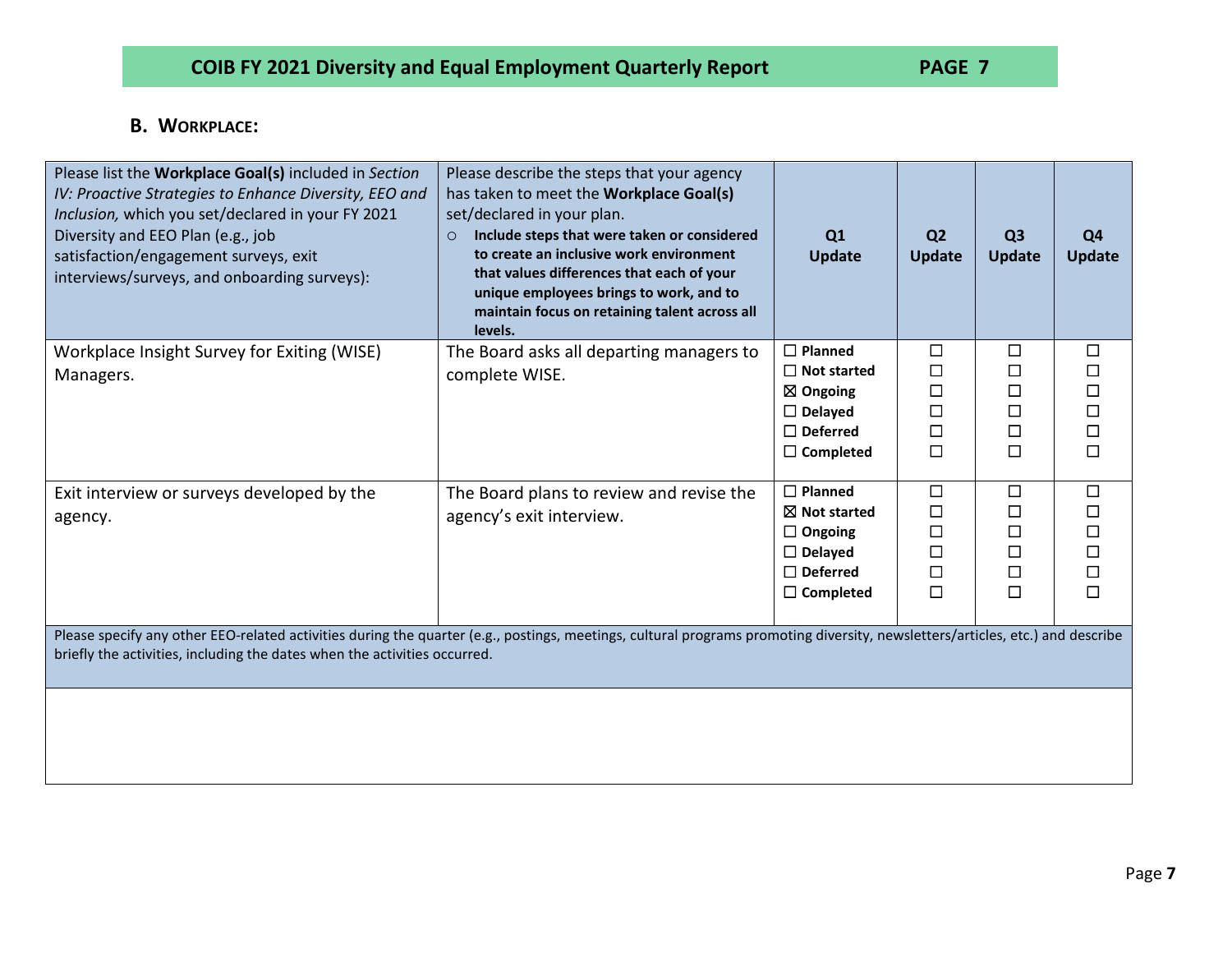# **C. COMMUNITY:**

| Please list the Community Goal(s) included in Section<br>IV: Proactive Strategies to Enhance Diversity, EEO<br>and Inclusion, which you set/declared in your FY 2021<br>Diversity and EEO Plan (e.g., community outreach and<br>engagement, MWBE participation and customer<br>satisfaction surveys): | Please describe the steps that your agency<br>has taken to meet the Community Goal(s)<br>set/declared in your plan.<br>Include steps that were taken or considered<br>$\circ$<br>to establish your agency as a leading service<br>provider to the citizens of New York City<br>focused on inclusion and cultural<br>competency, while reflecting the vast<br>communities that are served. | Q1<br><b>Update</b>                                                                                               | Q <sub>2</sub><br><b>Update</b>      | Q <sub>3</sub><br><b>Update</b>           | Q4<br><b>Update</b>   |
|-------------------------------------------------------------------------------------------------------------------------------------------------------------------------------------------------------------------------------------------------------------------------------------------------------|-------------------------------------------------------------------------------------------------------------------------------------------------------------------------------------------------------------------------------------------------------------------------------------------------------------------------------------------------------------------------------------------|-------------------------------------------------------------------------------------------------------------------|--------------------------------------|-------------------------------------------|-----------------------|
| To promote diversity in providing government<br>services, the Board utilizes a minority-owned<br>business to provide services at the workplace.                                                                                                                                                       | The Board has put these services on hold<br>due to the Covid-19 pandemic, but will<br>resume them when Board Staff is able to<br>return to regularly working in the office.                                                                                                                                                                                                               | $\Box$ Planned<br>$\Box$ Not started<br>$\Box$ Ongoing<br>$\Box$ Delayed<br><b>⊠</b> Deferred<br>$\Box$ Completed | $\Box$<br>П<br>□<br>◻<br>П<br>$\Box$ | $\Box$<br>П<br>□<br>$\Box$<br>□<br>$\Box$ | $\Box$<br>□<br>$\Box$ |
| Please specify any other Community-directed activities during the quarter (e.g., meetings, educational and cultural programs, promotion of agency services, community<br>fairs, etc.) and describe briefly the activities, including the dates when the activities occurred.                          |                                                                                                                                                                                                                                                                                                                                                                                           |                                                                                                                   |                                      |                                           |                       |
|                                                                                                                                                                                                                                                                                                       |                                                                                                                                                                                                                                                                                                                                                                                           |                                                                                                                   |                                      |                                           |                       |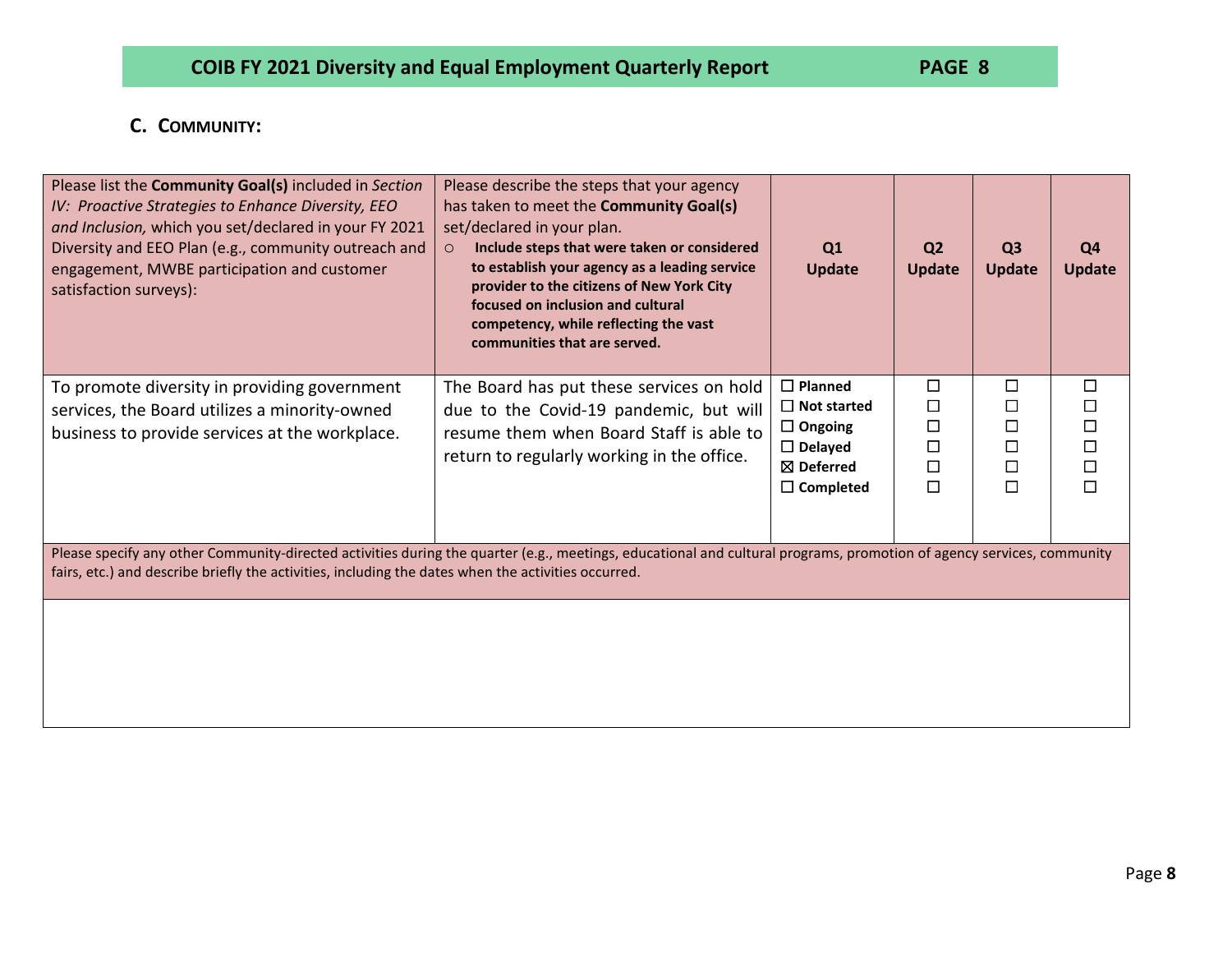# **V. RECRUITMENT**

#### **A. RECRUITMENT EFFORTS**

| <b>Please list Recruitment Strategies and Initiatives</b><br>which you set/declared in your FY 2021 Diversity and<br>EEO Plan (e.g., targeted outreach and outreach,<br>diversity recruitment, social media presence, where<br>jobs are posted, EEO and APO collaboration,<br>evaluation of best recruitment sources, structured<br>interview training and unconscious bias training): | Please describe the steps that your agency<br>has taken to meet the Recruitment Goal(s)<br>set/declared in your plan.                                 | Q1<br><b>Update</b>                                                                                                  | Q <sub>2</sub><br><b>Update</b>                     | Q <sub>3</sub><br><b>Update</b>                | Q <sub>4</sub><br><b>Update</b>                                   |
|----------------------------------------------------------------------------------------------------------------------------------------------------------------------------------------------------------------------------------------------------------------------------------------------------------------------------------------------------------------------------------------|-------------------------------------------------------------------------------------------------------------------------------------------------------|----------------------------------------------------------------------------------------------------------------------|-----------------------------------------------------|------------------------------------------------|-------------------------------------------------------------------|
| Review policies, procedures, and practices<br>related to targeted outreach and recruitment.                                                                                                                                                                                                                                                                                            | Completed when a position becomes<br>available.                                                                                                       | $\Box$ Planned<br>$\Box$ Not started<br>$\boxtimes$ Ongoing<br>$\Box$ Delayed<br>$\Box$ Deferred<br>$\Box$ Completed | □<br>□<br>□<br>$\Box$<br>□<br>$\Box$                | $\Box$<br>□<br>$\Box$<br>$\Box$<br>$\Box$<br>□ | $\Box$<br>$\Box$<br>$\Box$<br>$\hfill\square$<br>$\Box$<br>$\Box$ |
| Review underutilization in job groups to inform<br>recruitment efforts.                                                                                                                                                                                                                                                                                                                | The EEO Officer reviews every quarterly<br>workforce report and dashboard to<br>identify significantly statistical<br>underutilization in job groups. | $\Box$ Planned<br>$\Box$ Not started<br>$\boxtimes$ Ongoing<br>$\Box$ Delayed<br>$\Box$ Deferred<br>$\Box$ Completed | $\Box$<br>$\Box$<br>$\Box$<br>□<br>$\Box$<br>$\Box$ | $\Box$<br>$\Box$<br>□<br>$\Box$<br>$\Box$<br>□ | $\Box$<br>$\Box$<br>$\Box$<br>$\Box$<br>$\Box$<br>$\Box$          |
| Assess agency job postings to ensure appropriate<br>diversity, inclusion, and equal opportunity<br>employer messaging.                                                                                                                                                                                                                                                                 | The Board's job postings identify the City<br>as an equal opportunity employer.                                                                       | $\Box$ Planned<br>$\Box$ Not started<br>$\boxtimes$ Ongoing<br>$\Box$ Delayed<br>$\Box$ Deferred<br>$\Box$ Completed | $\Box$<br>$\Box$<br>□<br>$\Box$<br>□<br>$\Box$      | $\Box$<br>□<br>□<br>□<br>□<br>$\Box$           | $\Box$<br>$\Box$<br>$\Box$<br>$\Box$<br>$\Box$<br>$\Box$          |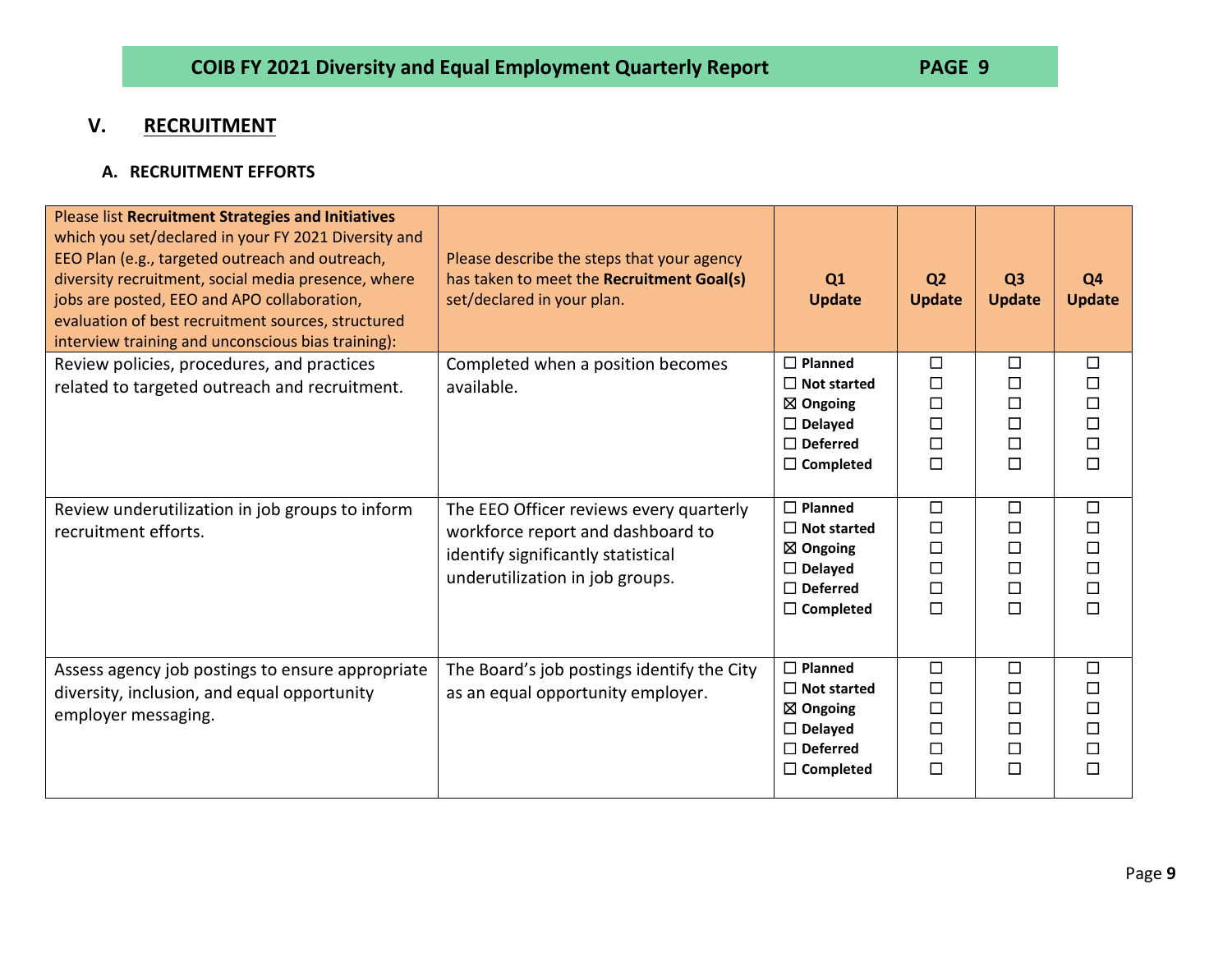# **COIB FY 2021 Diversity and Equal Employment Quarterly Report PAGE 10**

| Share job vacancy notices with the Mayor's<br>Office for People with Disabilities at<br>nycatwork@mopd.nyc.gov, (212) 788-2830 and<br>ACCES VR by sending the job vacancy notices to<br>Maureen Anderson at<br>Maureen.Anderson@nysed.gov (212) 630-2329<br>so they can share it with their clients. | The Board plans to share future job<br>vacancy notices with MOPD.                                                                                                                                                                                            | $\boxtimes$ Planned<br>$\Box$ Not started<br>$\Box$ Ongoing<br>$\Box$ Delayed<br>$\Box$ Deferred<br>$\Box$ Completed | □<br>□<br>□<br>□<br>п<br>□           | □<br>$\Box$<br>□<br>$\Box$<br>$\Box$<br>$\Box$ | $\Box$<br>$\Box$<br>$\Box$<br>$\Box$<br>$\Box$<br>$\Box$ |
|------------------------------------------------------------------------------------------------------------------------------------------------------------------------------------------------------------------------------------------------------------------------------------------------------|--------------------------------------------------------------------------------------------------------------------------------------------------------------------------------------------------------------------------------------------------------------|----------------------------------------------------------------------------------------------------------------------|--------------------------------------|------------------------------------------------|----------------------------------------------------------|
| Reach out to the DCAS Office of Citywide<br>Recruitment (OCR) as a resource at<br>citywiderecruitment@dcas.nyc.gov                                                                                                                                                                                   | The Board plans to reach out to DCAS OCR<br>as a resource when recruiting for an open<br>position.                                                                                                                                                           | $\boxtimes$ Planned<br>$\Box$ Not started<br>$\Box$ Ongoing<br>$\Box$ Delayed<br>$\Box$ Deferred<br>$\Box$ Completed | □<br>$\Box$<br>□<br>□<br>□<br>$\Box$ | $\Box$<br>$\Box$<br>$\Box$<br>□<br>□<br>$\Box$ | $\Box$<br>$\Box$<br>$\Box$<br>$\Box$<br>□<br>$\Box$      |
| If your agency is an eHire agency, post ALL<br>vacancies on NYC Careers.                                                                                                                                                                                                                             | The Board's job openings are always<br>posted on NYC Careers.                                                                                                                                                                                                | $\Box$ Planned<br>$\Box$ Not started<br>$\boxtimes$ Ongoing<br>$\Box$ Delayed<br>$\Box$ Deferred<br>$\Box$ Completed | $\Box$<br>П<br>□<br>П<br>П<br>□      | □<br>□<br>$\Box$<br>$\Box$<br>□<br>$\Box$      | $\Box$<br>$\Box$<br>$\Box$<br>□<br>$\Box$<br>□           |
| Assess recruitment efforts to determine whether<br>such efforts adversely impact any particular<br>group.                                                                                                                                                                                            | Following receipt of the Q3 CEEDS<br>Workforce Report, the EEO Officer will<br>schedule its annual meeting with the<br>Agency Head, General Counsel, and<br>Human Resources, to discuss workforce<br>demographics and ways to expand<br>recruitment efforts. | $\boxtimes$ Planned<br>$\Box$ Not started<br>$\Box$ Ongoing<br>$\Box$ Delayed<br>$\Box$ Deferred<br>$\Box$ Completed | $\Box$<br>□<br>$\Box$<br>□<br>□<br>П | $\Box$<br>□<br>$\Box$<br>$\Box$<br>□<br>$\Box$ | $\Box$<br>$\Box$<br>$\Box$<br>$\Box$<br>□<br>$\Box$      |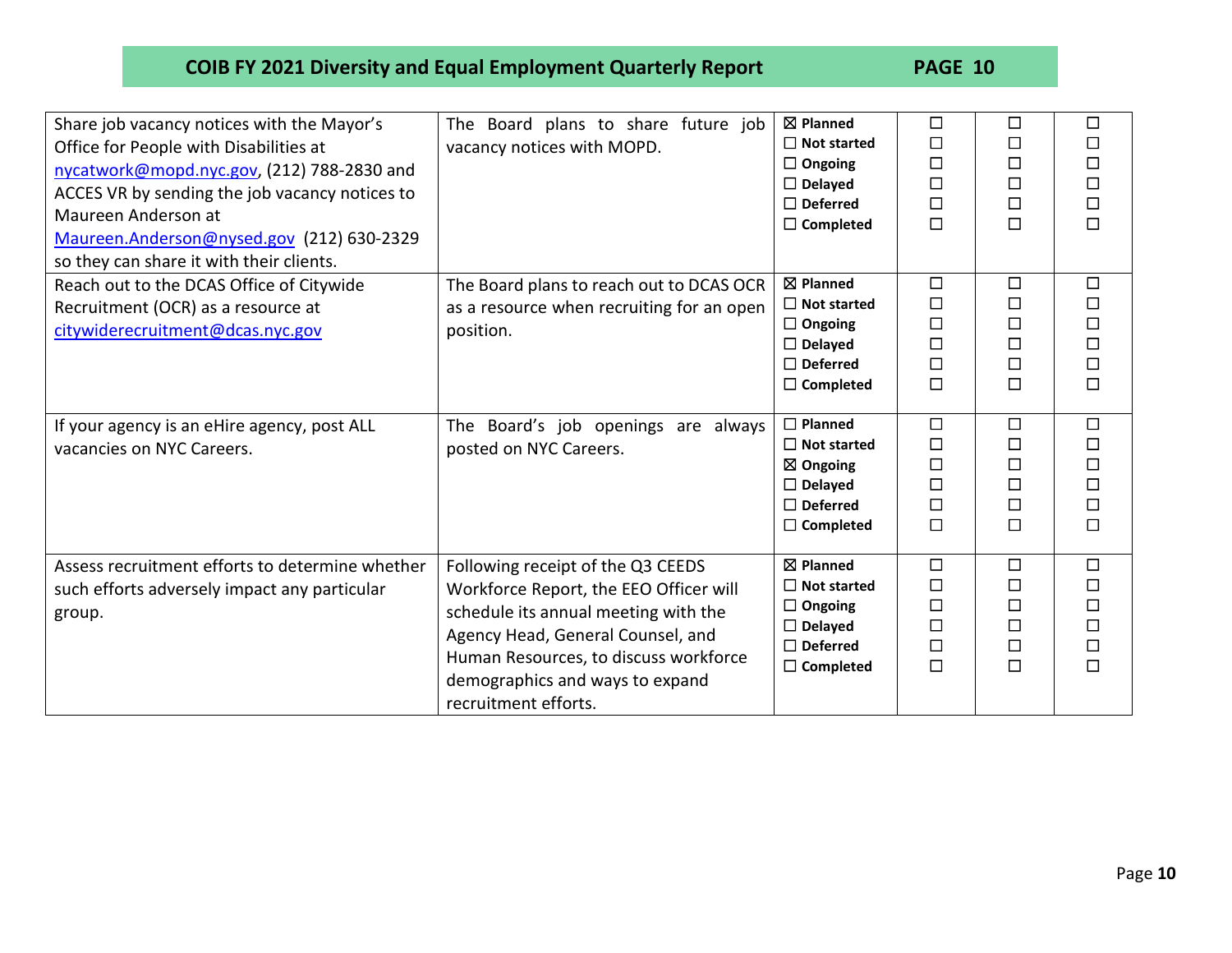# **B. INTERNSHIPS/FELLOWSHIPS**

| Type of Internship \Fellowship | <b>Total</b> | Race/Ethnicity* [#s] | Gender* [#s]                         |
|--------------------------------|--------------|----------------------|--------------------------------------|
|                                |              | * Use self-ID data   | [N-B=Non-Binary; O=Other; U=Unknown] |
|                                |              |                      | * Use self-ID data                   |
| 1. Urban Fellows               |              |                      | $N-B$ $O$ $U$<br>M                   |
| 2. Public Service Corps        |              |                      | $N-B$ O U<br>M<br>F.                 |
| 3. Summer College Interns      |              |                      | F N-B O U<br>M                       |
| 4. Summer Graduate Interns     |              |                      | N-B O U<br>M<br><b>F</b>             |
| 5. Other (specify):            |              |                      | N-B O U<br>M                         |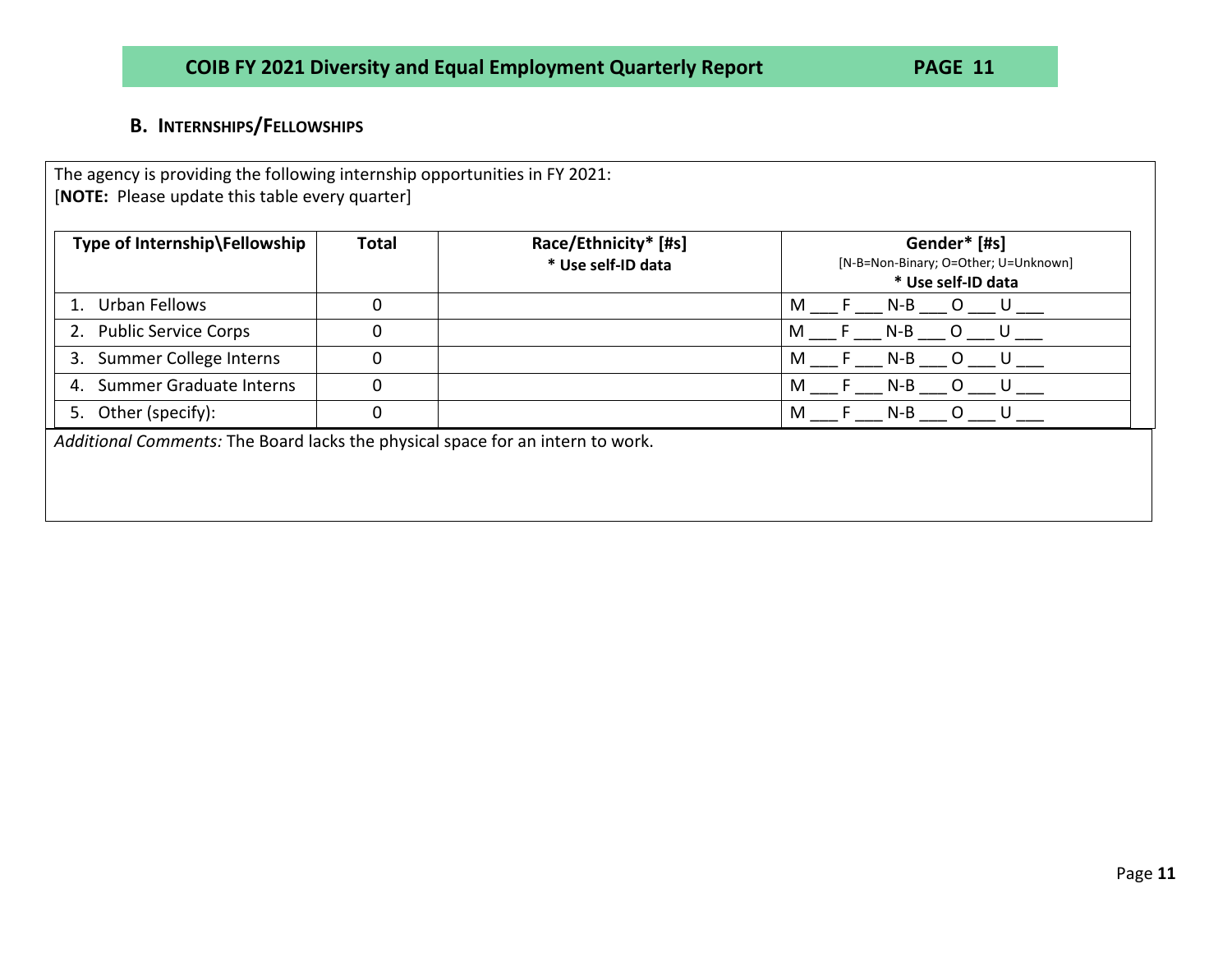## **C. 55-A PROGRAM**

| The agency uses the 55-a Program to hire and retain qualified individuals with disabilities.                                                                                                                                 | $\Box$ Yes | $\boxtimes$ No |
|------------------------------------------------------------------------------------------------------------------------------------------------------------------------------------------------------------------------------|------------|----------------|
| Currently, there are 055-a participants.                                                                                                                                                                                     |            |                |
| During the 1st Quarter, a total of 0 new applications for the program were received.<br>During the 1st Quarter 0 participants left the program due to [state reasons] n/a.                                                   |            |                |
| During the 2nd Quarter, a total of [number] new applications for the program were received.<br>During the 2nd Quarter ___ participants left the program due to [state reasons] ________.                                     |            |                |
| During the 3rd Quarter, a total of ______ [number] new applications for the program were received.<br>During the 3rd Quarter <i>inaurence participants left the program due to [state reasons] ________</i> .                |            |                |
| During the 4th Quarter, a total of [number] new applications for the program were received.<br>During the 4th Quarter ___ participants left the program due to [state reasons] ________.                                     |            |                |
| The 55-a Coordinator has achieved the following goals:                                                                                                                                                                       |            |                |
| <b>1.</b> Disseminated 55-a information – by e-mail: $\Box$ Yes $\Box$ No<br>in training sessions: $\Box$ Yes $\Box$ No<br>on the agency website: $\Box$ Yes $\Box$ No<br>through an agency newsletter: $\Box$ Yes $\Box$ No |            |                |

*Additional Comments:* The Board is a small agency with very few competitive civil service positions. There has not been an open competitive civil service position at this agency for many years.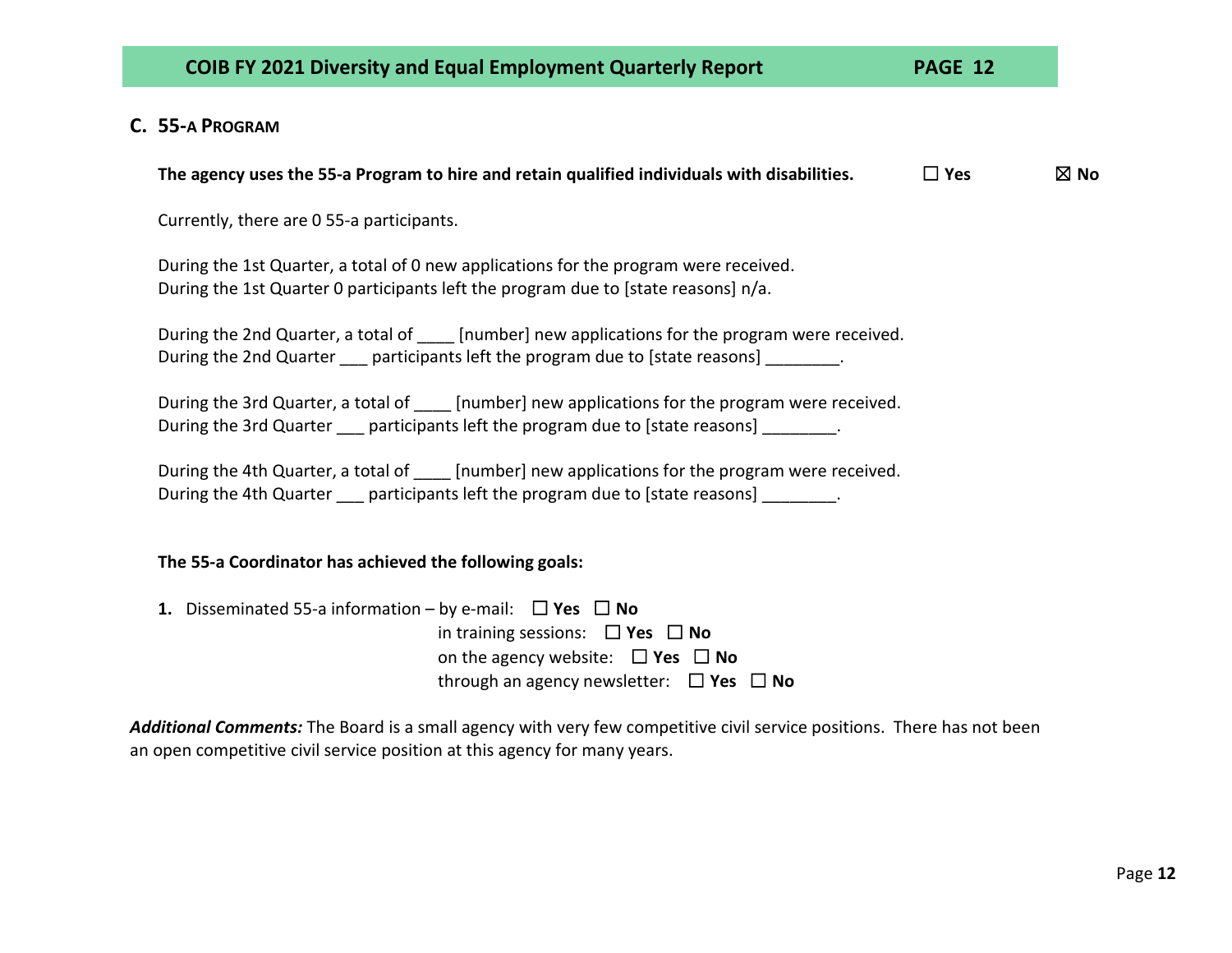# **VI. SELECTION (HIRING AND PROMOTION)**

**Please review Section VI of your Annual Plan and describe your activities for this quarter below:**

| Please list additional Selection Strategies and<br>Initiatives which you set/declared in your FY 2021<br>Diversity and EEO Plan (include use of structured<br>interview, EEO or APO representatives observing<br>interviews, review of placements, review of e-hire<br>applicant data) | Please describe the steps that your agency<br>has taken to meet the Selection (Hiring and<br>Promotion) Goal(s) set/declared in your plan.                                                                               | Q1<br><b>Update</b>                                                                                                  | Q <sub>2</sub><br><b>Update</b>                     | Q <sub>3</sub><br><b>Update</b>                     | Q4<br><b>Update</b>                                 |
|----------------------------------------------------------------------------------------------------------------------------------------------------------------------------------------------------------------------------------------------------------------------------------------|--------------------------------------------------------------------------------------------------------------------------------------------------------------------------------------------------------------------------|----------------------------------------------------------------------------------------------------------------------|-----------------------------------------------------|-----------------------------------------------------|-----------------------------------------------------|
| Career Counseling: Advising employees of<br>opportunities for promotion and career<br>development; Notification of promotion/transfer<br>opportunities                                                                                                                                 | The Career Counselor sends e-mails to all<br>Board Staff with citywide vacancy<br>announcements and civil service<br>examination announcements.                                                                          | $\Box$ Planned<br>$\Box$ Not started<br>$\boxtimes$ Ongoing<br>$\Box$ Delayed<br>$\Box$ Deferred<br>$\Box$ Completed | $\Box$<br>□<br>$\Box$<br>$\Box$<br>$\Box$<br>П      | $\Box$<br>□<br>$\Box$<br>$\Box$<br>$\Box$<br>□      | □<br>□<br>$\Box$<br>$\Box$<br>$\Box$<br>□           |
| Reviewing the methods by which candidates are<br>selected for promotion or to fill vacancies (new<br>hires), especially for mid- and high-level<br>discretionary positions                                                                                                             | The Board has very few opportunities for<br>promotions and has not been hiring due<br>to budgetary constraints. When the<br>Board is able to hire again, it will review<br>its selection methods.                        | $\Box$ Planned<br>$\boxtimes$ Not started<br>$\Box$ Ongoing<br>$\Box$ Delayed<br>$\Box$ Deferred<br>$\Box$ Completed | $\Box$<br>$\Box$<br>□<br>□<br>$\Box$<br>П           | $\Box$<br>$\Box$<br>□<br>$\Box$<br>$\Box$<br>$\Box$ | □<br>$\Box$<br>$\Box$<br>$\Box$<br>$\Box$<br>$\Box$ |
| Reviewing the methods by which candidates are<br>selected for promotion or to fill vacancies (new<br>hires) filled through civil service lists                                                                                                                                         | The Board has very few competitive civil<br>service positions and has not had an open<br>civil service position for many years. If<br>such a position becomes available, the<br>Board will review its selection methods. | $\Box$ Planned<br>$\boxtimes$ Not started<br>$\Box$ Ongoing<br>$\Box$ Delayed<br>$\Box$ Deferred<br>$\Box$ Completed | □<br>$\Box$<br>$\Box$<br>$\Box$<br>$\Box$<br>$\Box$ | $\Box$<br>$\Box$<br>$\Box$<br>$\Box$<br>□<br>$\Box$ | □<br>$\Box$<br>$\Box$<br>$\Box$<br>$\Box$<br>П      |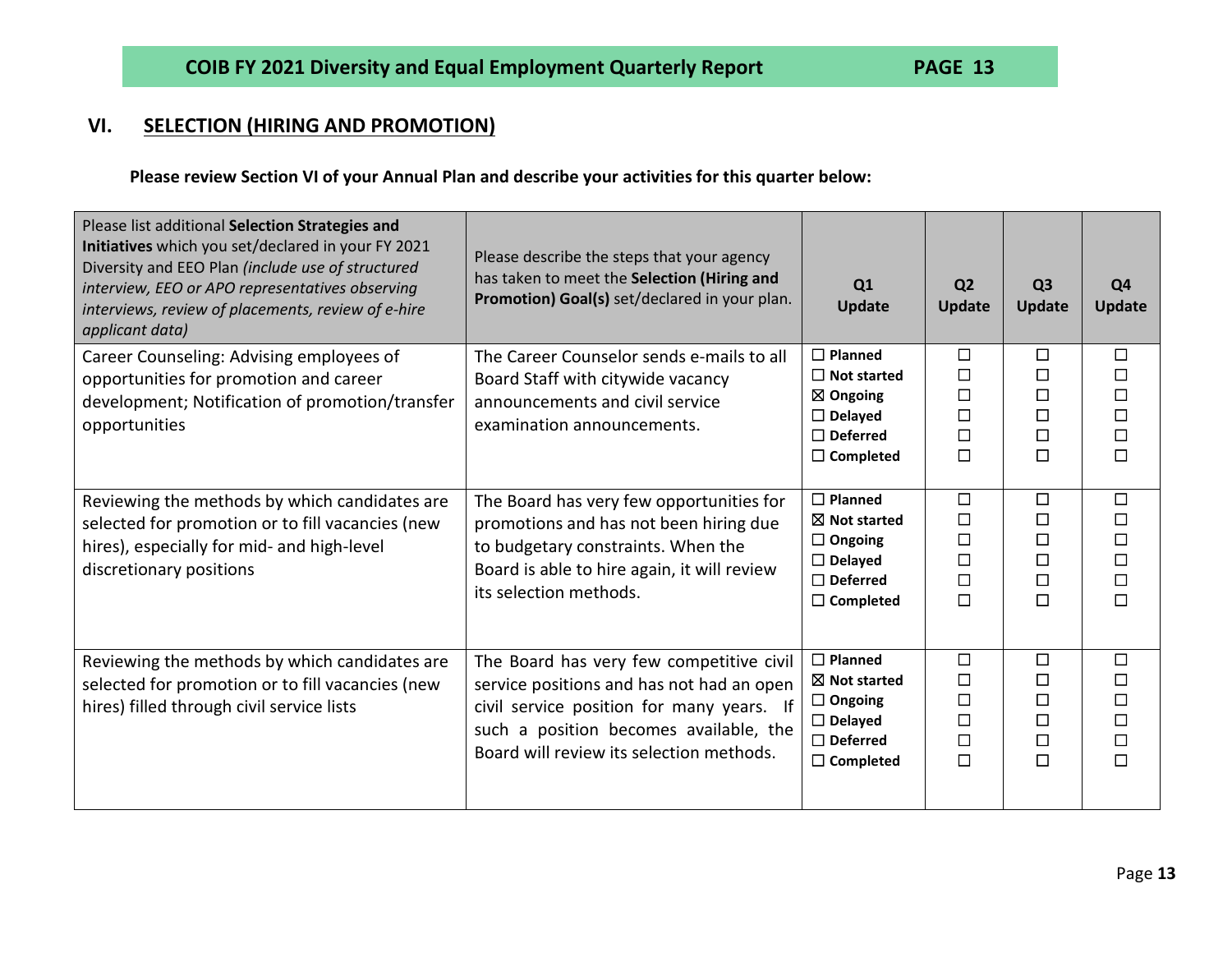# **COIB FY 2021 Diversity and Equal Employment Quarterly Report PAGE 14**

| Describe the role of agency EEO Officer and<br>other EEO staff in the selection of candidates for<br>appointment or promotion (pre- and post-<br>appointment)          | During Q1, there were no opportunities<br>for appointments or promotions.                                                                             | $\Box$ Planned<br>$\boxtimes$ Not started<br>$\Box$ Ongoing<br>$\Box$ Delayed<br>$\Box$ Deferred<br>$\Box$ Completed | $\Box$<br>$\Box$<br>$\Box$<br>$\Box$<br>$\Box$<br>$\Box$ | $\Box$<br>П<br>□<br>□<br>□<br>П                     | $\Box$<br>$\Box$<br>$\Box$<br>$\Box$<br>$\Box$<br>$\Box$ |
|------------------------------------------------------------------------------------------------------------------------------------------------------------------------|-------------------------------------------------------------------------------------------------------------------------------------------------------|----------------------------------------------------------------------------------------------------------------------|----------------------------------------------------------|-----------------------------------------------------|----------------------------------------------------------|
| Analyzing the impact of layoffs or terminations<br>on racial, gender and age groups                                                                                    | During Q1, there were no layoffs or<br>terminations to analyze.                                                                                       | $\Box$ Planned<br>$\boxtimes$ Not started<br>$\Box$ Ongoing<br>$\Box$ Delayed<br>$\Box$ Deferred<br>$\Box$ Completed | $\Box$<br>□<br>$\Box$<br>□<br>□<br>$\Box$                | $\Box$<br>$\Box$<br>$\Box$<br>□<br>$\Box$<br>$\Box$ | $\Box$<br>$\Box$<br>$\Box$<br>$\Box$<br>$\Box$<br>$\Box$ |
| Other: The EEO Officer is planning complete the<br>Structured Interview & Unconscious Bias<br>Training.                                                                | This training was not available during Q1.                                                                                                            | $\Box$ Planned<br>$\boxtimes$ Not started<br>$\Box$ Ongoing<br>$\Box$ Delayed<br>$\Box$ Deferred<br>$\Box$ Completed | $\Box$<br>$\Box$<br>$\Box$<br>□<br>□<br>$\Box$           | □<br>$\Box$<br>$\Box$<br>$\Box$<br>$\Box$<br>$\Box$ | $\Box$<br>$\Box$<br>$\Box$<br>$\Box$<br>$\Box$<br>$\Box$ |
| Other: The EEO Officer will review its Interview<br>Log to advise Human Resources of any<br>demographic trends and/or EEO concerns based<br>on available self-ID data. | Because the Board has not been<br>recruiting candidates for any positions<br>during Q1, there was no applicant data<br>for the EEO Officer to review. | $\Box$ Planned<br>$\boxtimes$ Not started<br>$\Box$ Ongoing<br>$\Box$ Delayed<br>$\Box$ Deferred<br>$\Box$ Completed | $\Box$<br>$\Box$<br>□<br>$\Box$<br>$\Box$<br>$\Box$      | $\Box$<br>□<br>П<br>□<br>$\Box$<br>$\Box$           | $\Box$<br>$\Box$<br>$\Box$<br>$\Box$<br>$\Box$<br>$\Box$ |
| During this Quarter the Agency activities included:                                                                                                                    | # of Vacancies                                                                                                                                        | $\mathbf 0$                                                                                                          | $\#$                                                     | #                                                   | $\#$                                                     |
|                                                                                                                                                                        | # of New Hires                                                                                                                                        | 0                                                                                                                    |                                                          |                                                     | #                                                        |
|                                                                                                                                                                        | # of New Promotions                                                                                                                                   | 0                                                                                                                    |                                                          | #                                                   | #                                                        |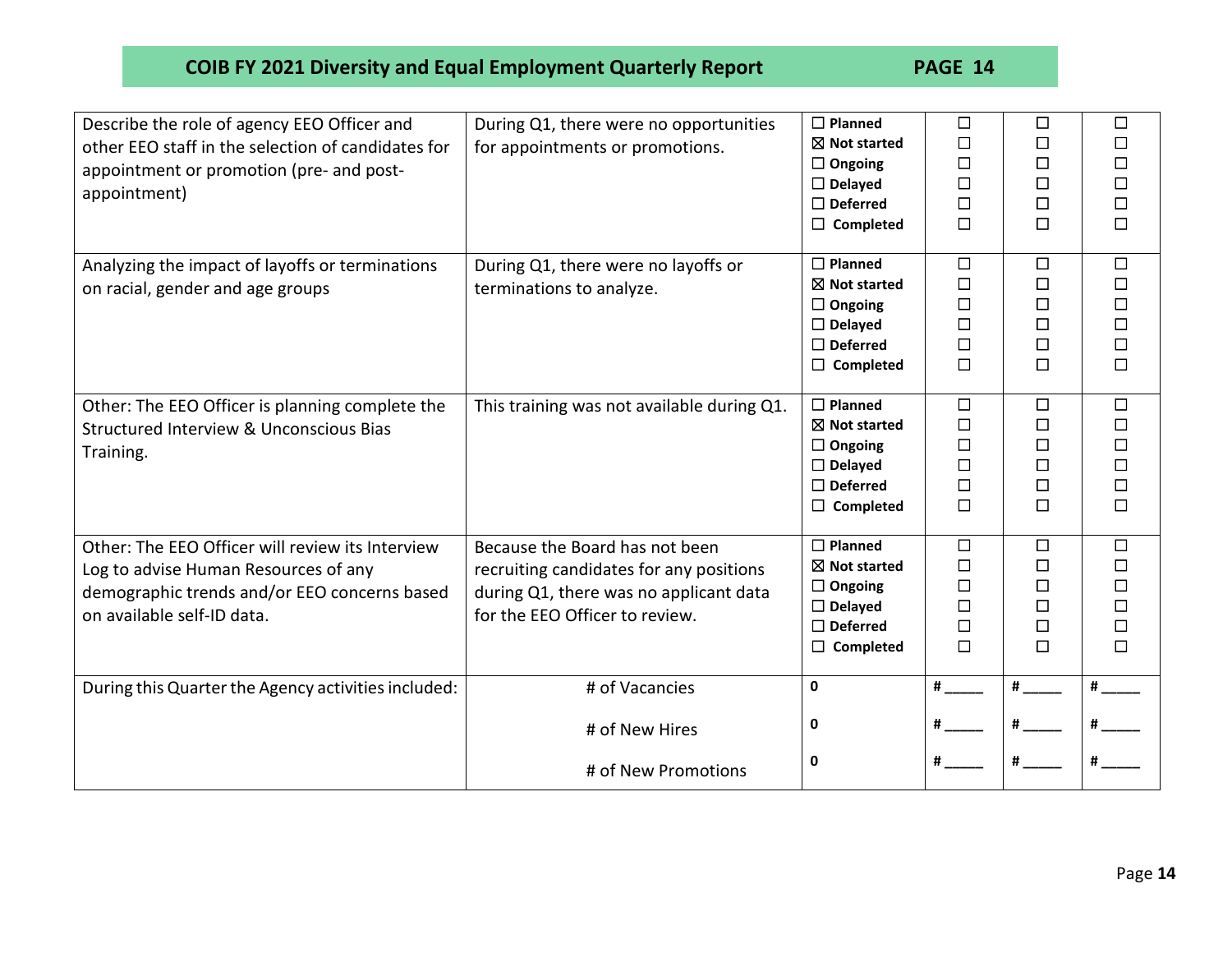#### **VII. TRAINING**

*Please provide your training information in Part II of the report "DIVERSITY AND EEO TRAINING SUMMARY" (in MS Excel).*

#### **VIII. REASONABLE ACCOMMODATION**

Please report all reasonable accommodation requests and their disposition in the DCAS Citywide Complaint/Reasonable Accommodation Tracking System by logging into your CICS Account at: <https://mspwva-dcslnx01.csc.nycnet/Login.aspx>

#### **IX. COMPLIANCE AND IMPLEMENTATION OF REQUIREMENTS UNDER EXECUTIVE ORDERS AND LOCAL LAWS**

#### **A. EXECUTIVE ORDER 16: TRAINING ON TRANSGENDER DIVERSITY AND INCLUSION**

*Please provide E.O. 16 Training Information in Part II of the report "DIVERSITY AND EEO TRAINING SUMMARY" (in MS Excel).*

#### **B. LOCAL LAW 92: ANNUAL SEXUAL HARASSMENT PREVENTION TRAINING**

*Please provide Sexual Harassment Prevention Training Information in Part II of the report "DIVERSITY AND EEO TRAINING SUMMARY" (in MS Excel).*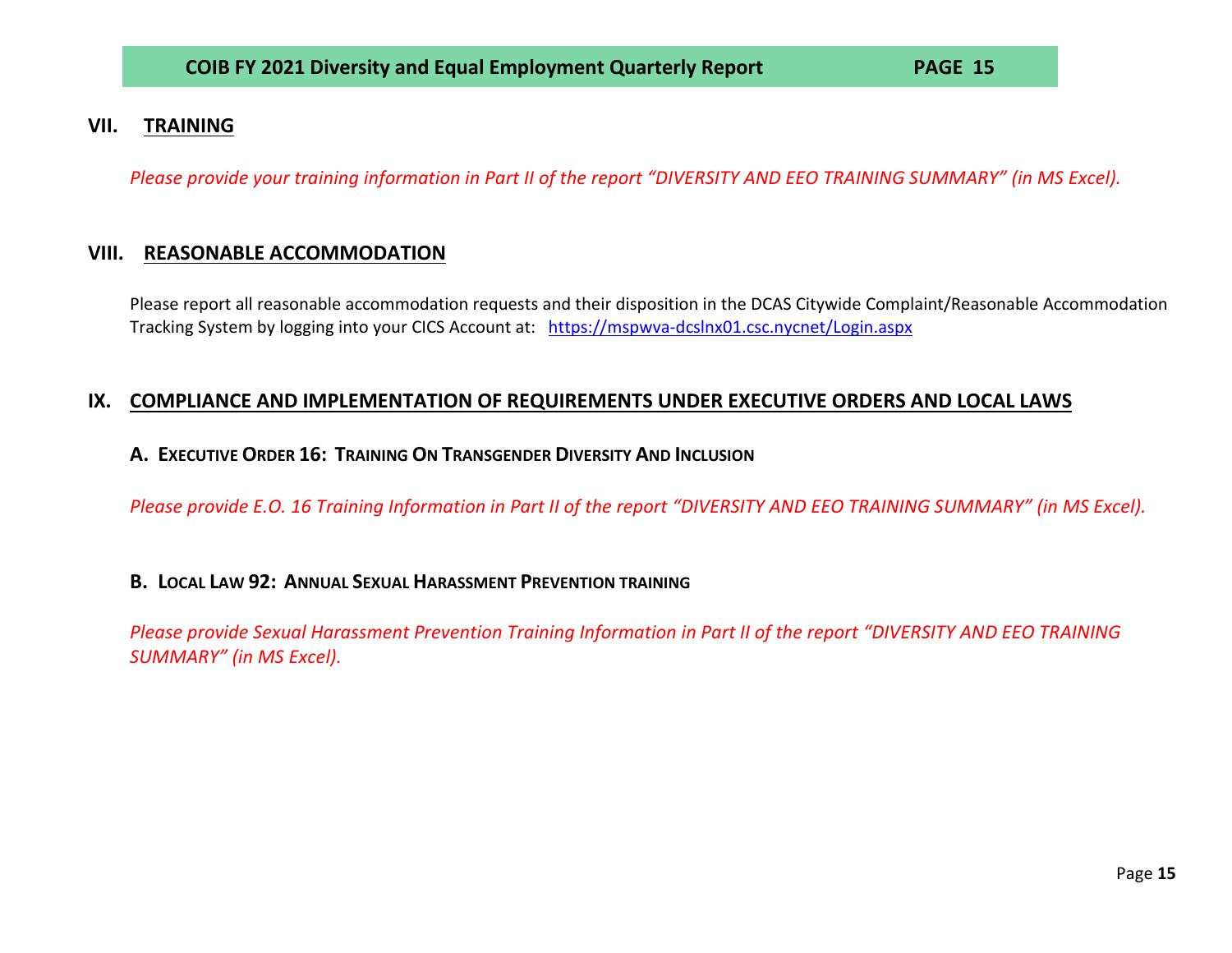# **C. LOCAL LAW 97: ANNUAL SEXUAL HARASSMENT REPORTING**

| the information as they occur.                                                                                                                     |                                                   |                                                                                  | $\Box$ The agency has entered the sexual harassment Complaint Data in the DCAS Citywide Complaint Tracking System and updates |  |  |  |  |
|----------------------------------------------------------------------------------------------------------------------------------------------------|---------------------------------------------------|----------------------------------------------------------------------------------|-------------------------------------------------------------------------------------------------------------------------------|--|--|--|--|
| Q1 $\Box$                                                                                                                                          | Q2 $\Box$                                         | Q3 $\Box$                                                                        | Q4 $\Box$                                                                                                                     |  |  |  |  |
| $\Box$ The agency has entered all types of complaints in the DCAS Citywide Complaint Tracking System and updates the information<br>as they occur. |                                                   |                                                                                  |                                                                                                                               |  |  |  |  |
|                                                                                                                                                    |                                                   | $\Box$ The agency ensures that complaints are closed within 90 days.             |                                                                                                                               |  |  |  |  |
|                                                                                                                                                    |                                                   | logging into your CICS Account at: https://mspwya-dcslnx01.csc.nycnet/Login.aspx | Report all complaints and their disposition in the DCAS Citywide Complaint/Reasonable Accommodation Tracking System by        |  |  |  |  |
|                                                                                                                                                    | into the DCAS Citywide Complaint Tracking System. |                                                                                  | Additional Comments: The Board has not received any complaints of sexual harassment or any other types of complaints to enter |  |  |  |  |

### **D. LOCAL LAW 101: CLIMATE SURVEY**

**Please provide a short description of your efforts to analyze the results of climate survey in your agency.**

*Describe any follow-up measures taken to address the results of the climate survey:*

The Board addressed the results of the most recent climate survey during FY 2020.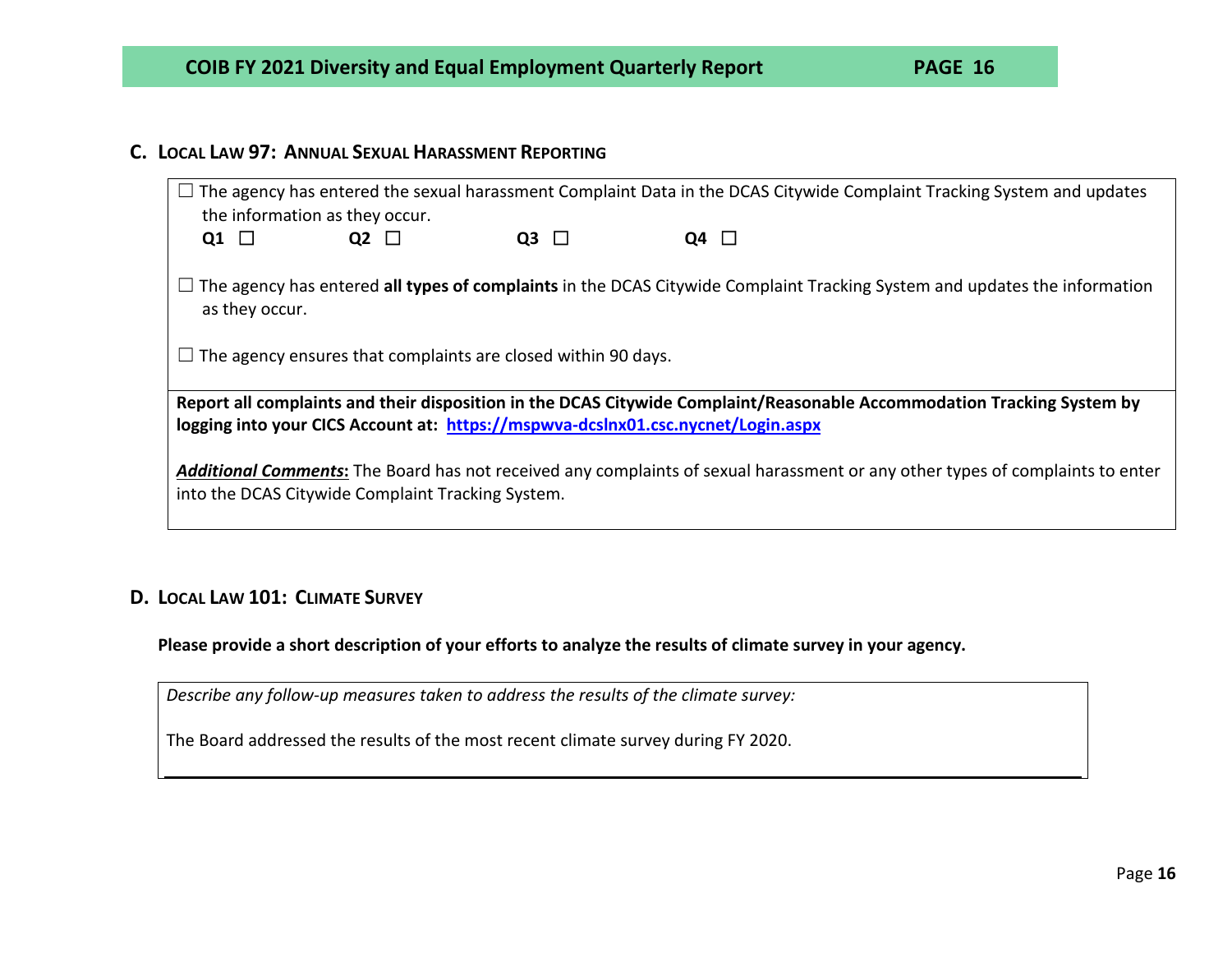## **X. AUDITS AND CORRECTIVE MEASURES**

Please choose the statement that applies to your agency.

☒ The agency is NOT involved in an audit conducted by NYC EEPC or another governmental agency specific to our EEO practices.

 $\Box$  The agency is involved in an audit; please specify who is conducting the audit:

 $\Box$  Attach the audit recommendations by NYC EEPC or the other auditing agency.

☐ The agency has submitted or will submit to OCEI an amendment letter, which shall amend the agency plan for FY 2021.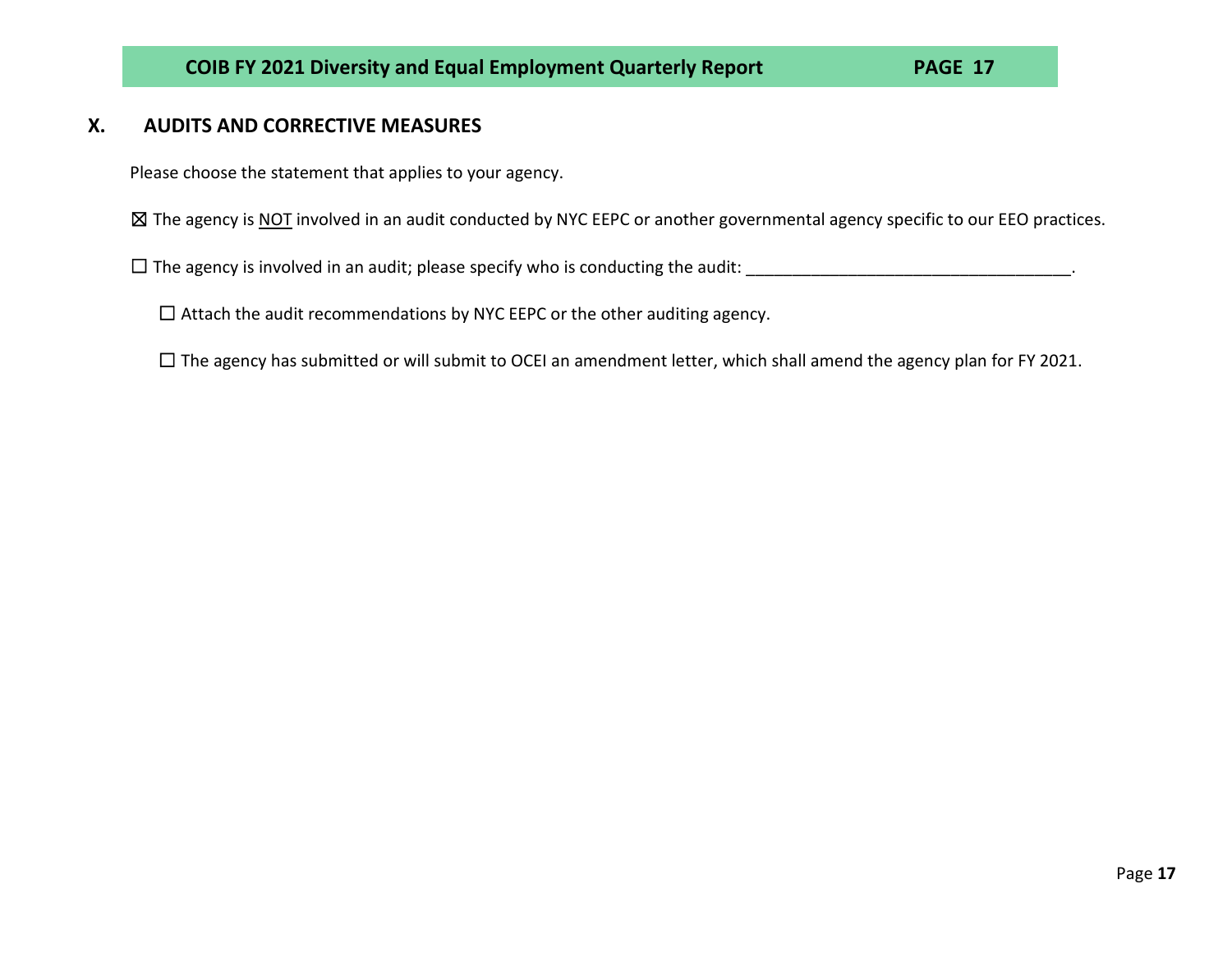## **APPENDIX: COIB EEO PERSONNEL DETAILS**

#### **EEO PERSONNEL FOR QUARTER 1, FY 2021**

#### **A. PERSONNEL CHANGES**

| ⊠<br><b>No Changes</b><br><b>Personnel Changes this Quarter:</b>                                                                                            |                                                                                                                                                             | <b>Number of Additions:</b> |                                                                       | <b>Number of Deletions:</b>                                                      |                                                                     |                                                                            |  |
|-------------------------------------------------------------------------------------------------------------------------------------------------------------|-------------------------------------------------------------------------------------------------------------------------------------------------------------|-----------------------------|-----------------------------------------------------------------------|----------------------------------------------------------------------------------|---------------------------------------------------------------------|----------------------------------------------------------------------------|--|
| <b>Employee's Name &amp; Title</b>                                                                                                                          |                                                                                                                                                             |                             |                                                                       |                                                                                  |                                                                     |                                                                            |  |
| Nature of change                                                                                                                                            | $\Box$ Addition<br>$\Box$ Deletion                                                                                                                          |                             | $\Box$ Addition                                                       | $\Box$ Deletion                                                                  | $\Box$ Addition                                                     | $\Box$ Deletion                                                            |  |
| Date of Change in EEO Role                                                                                                                                  | <b>Start Date or Termination Date:</b>                                                                                                                      |                             | <b>Start Date or Termination Date:</b>                                |                                                                                  |                                                                     | <b>Start Date or Termination Date:</b>                                     |  |
| NOTE: Please attach CV/Resume of new staff to this report                                                                                                   |                                                                                                                                                             |                             |                                                                       |                                                                                  |                                                                     |                                                                            |  |
| <b>For New EEO Professionals:</b>                                                                                                                           |                                                                                                                                                             |                             |                                                                       |                                                                                  |                                                                     |                                                                            |  |
| Name & Title                                                                                                                                                |                                                                                                                                                             |                             |                                                                       |                                                                                  |                                                                     |                                                                            |  |
| <b>EEO Function</b>                                                                                                                                         | $\Box$ EEO Officer<br><b>EEO Counselor</b><br>$\Box$<br>$\Box$ EEO Trainer<br>$\Box$ EEO Investigator<br>$\Box$ 55-a Coordinator<br>$\Box$ Other: (specify) |                             | $\Box$ EEO Officer<br>$\Box$ EEO Trainer<br>$\Box$ 55-a Coordinator   | $\Box$ EEO Counselor<br>$\Box$ EEO Investigator<br>$\Box$ Other: (specify)       | $\Box$ EEO Officer<br>$\Box$ EEO Trainer<br>$\Box$ 55-a Coordinator | $\Box$ EEO Counselor<br>$\Box$ EEO Investigator<br>$\Box$ Other: (specify) |  |
| <b>Proportion of Time Spent on</b><br><b>EEO Duties</b>                                                                                                     | $\Box$ Other: (specify %):<br>$\Box$ 100%                                                                                                                   |                             | $\Box$ 100%                                                           | $\Box$ Other: (specify %):                                                       | $\Box$ 100%                                                         | $\Box$ Other: (specify %):                                                 |  |
| <b>Completed Trainings:</b>                                                                                                                                 |                                                                                                                                                             |                             |                                                                       |                                                                                  |                                                                     |                                                                            |  |
| <b>EEO Awareness</b><br><b>Diversity &amp; Inclusion</b><br>IgbTq: The Power of Inclusion<br><b>Sexual Harassment Prevention</b><br><b>Unconscious Bias</b> | Yes<br>п<br><b>No</b><br>П<br>$\Box$ Yes<br>П<br><b>No</b><br>□<br>$\Box$ Yes<br><b>No</b><br>$\Box$ Yes<br>п<br>No<br>□<br>$\square$ Yes<br>No             |                             | $\Box$ Yes<br>$\Box$ Yes<br>$\Box$<br>Yes<br>$\Box$ Yes<br>$\Box$ Yes | <b>No</b><br>$\Box$<br>□<br>No<br>□<br><b>No</b><br>$\Box$<br>No<br>$\Box$<br>No | $\Box$ Yes<br>$\Box$ Yes<br>$\Box$ Yes<br>$\Box$ Yes<br>$\Box$ Yes  | $\square$ No<br>$\Box$ No<br>$\Box$ No<br>$\Box$ No<br>$\Box$ No           |  |
| <b>Training Source(s):</b>                                                                                                                                  | $\Box$ Other<br>$\Box$ DCAS<br>□ Agency                                                                                                                     |                             | $\square$ DCAS<br>$\Box$ Agency                                       | $\Box$ Other                                                                     | $\Box$ DCAS<br>□ Agency                                             | $\Box$ Other                                                               |  |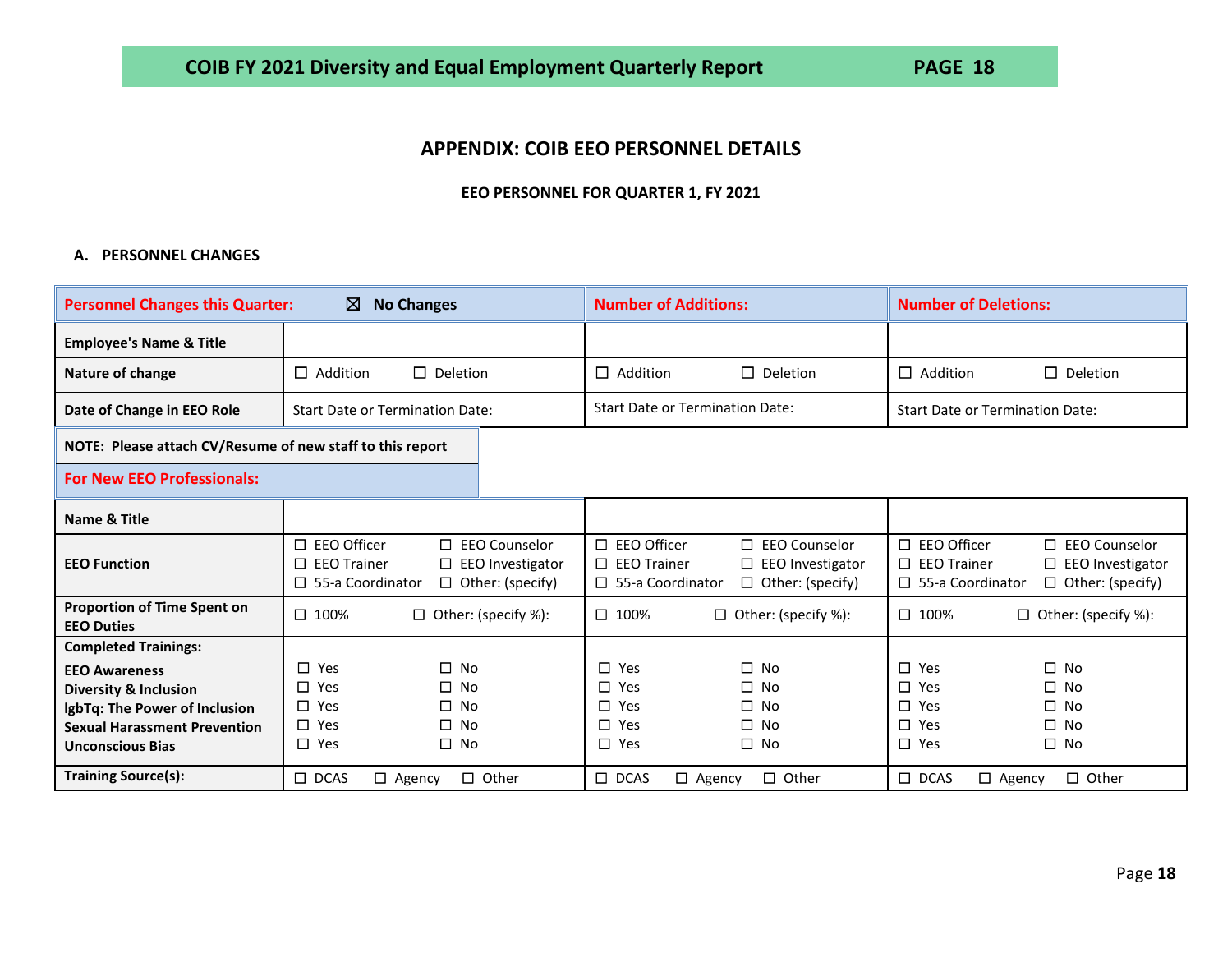#### **B. CONTACT INFORMATION (Please list ALL current EEO professionals)**

#### **DIVERSITY AND EEO STAFFING IN COIB AS OF QUARTER 1, FY 2021\***

| <b>EEO\Diversity Role</b>                                                                                                                                              | <b>Name</b>              | <b>Civil Service Title</b>                                            | % of Time<br>Devoted to EEO<br>& Diversity<br><b>Functions</b> | <b>Office E-mail Address</b>          | Telephone #                  |  |  |  |  |
|------------------------------------------------------------------------------------------------------------------------------------------------------------------------|--------------------------|-----------------------------------------------------------------------|----------------------------------------------------------------|---------------------------------------|------------------------------|--|--|--|--|
| <b>Diversity &amp; Inclusion Officer</b>                                                                                                                               | Varuni Bhagwant          | <b>Agency Chief</b><br><b>Contracting Officer</b>                     | 5%                                                             | bhagwant@coib.nyc.gov                 | 212-437-0750                 |  |  |  |  |
| <b>EEO Officer/Director</b>                                                                                                                                            | Katherine Miller         | <b>Agency Attorney</b>                                                | 5%                                                             | kmiller@coib.nyc.gov                  | 212-436-0741                 |  |  |  |  |
| Deputy EEO Officer                                                                                                                                                     | n/a                      |                                                                       |                                                                |                                       |                              |  |  |  |  |
| <b>ADA Coordinator</b>                                                                                                                                                 | Katherine Miller         | See above                                                             | See above                                                      |                                       |                              |  |  |  |  |
| <b>Disability Rights Coordinator</b>                                                                                                                                   | Varuni Bhagwant          | See above                                                             | See above                                                      |                                       |                              |  |  |  |  |
| <b>Disability Services Facilitator</b>                                                                                                                                 | Varuni Bhagwant          | See above                                                             | See above                                                      |                                       |                              |  |  |  |  |
| 55-a Coordinator                                                                                                                                                       | Varuni Bhagwant          | See above                                                             | See above                                                      |                                       |                              |  |  |  |  |
| Career Counselor                                                                                                                                                       | Varuni Bhagwant          | See above                                                             | See above                                                      |                                       |                              |  |  |  |  |
| <b>EEO Counselor</b>                                                                                                                                                   | Alex Kipp &<br>Julia Lee | Administrative Staff<br>Analyst & Executive<br><b>Agency Attorney</b> | 5%                                                             | kipp@coib.nyc.gov<br>lee@coib.nyc.gov | 212-437-0770<br>212-437-0730 |  |  |  |  |
| EEO Investigator                                                                                                                                                       | Katherine Miller         | See above                                                             | See above                                                      |                                       |                              |  |  |  |  |
| EEO Counselor/Investigator                                                                                                                                             | Alex Kipp &<br>Julia Lee | See above                                                             | See above                                                      |                                       |                              |  |  |  |  |
| Investigator/Trainer                                                                                                                                                   | Katherine Miller         | See above                                                             | See above                                                      |                                       |                              |  |  |  |  |
| <b>EEO Training Liaison</b>                                                                                                                                            | Varuni Bhagwant          | See above                                                             | See above                                                      |                                       |                              |  |  |  |  |
| Other (describe)                                                                                                                                                       |                          |                                                                       |                                                                |                                       |                              |  |  |  |  |
|                                                                                                                                                                        |                          |                                                                       |                                                                |                                       |                              |  |  |  |  |
| * Please note changes (new personnel filling the specified role). You may insert additional entries as needed. Title refers to the civil service title. If there is an |                          |                                                                       |                                                                |                                       |                              |  |  |  |  |

EEO\Diversity role that your staff performs that is not on the list above you may indicate it on the chart.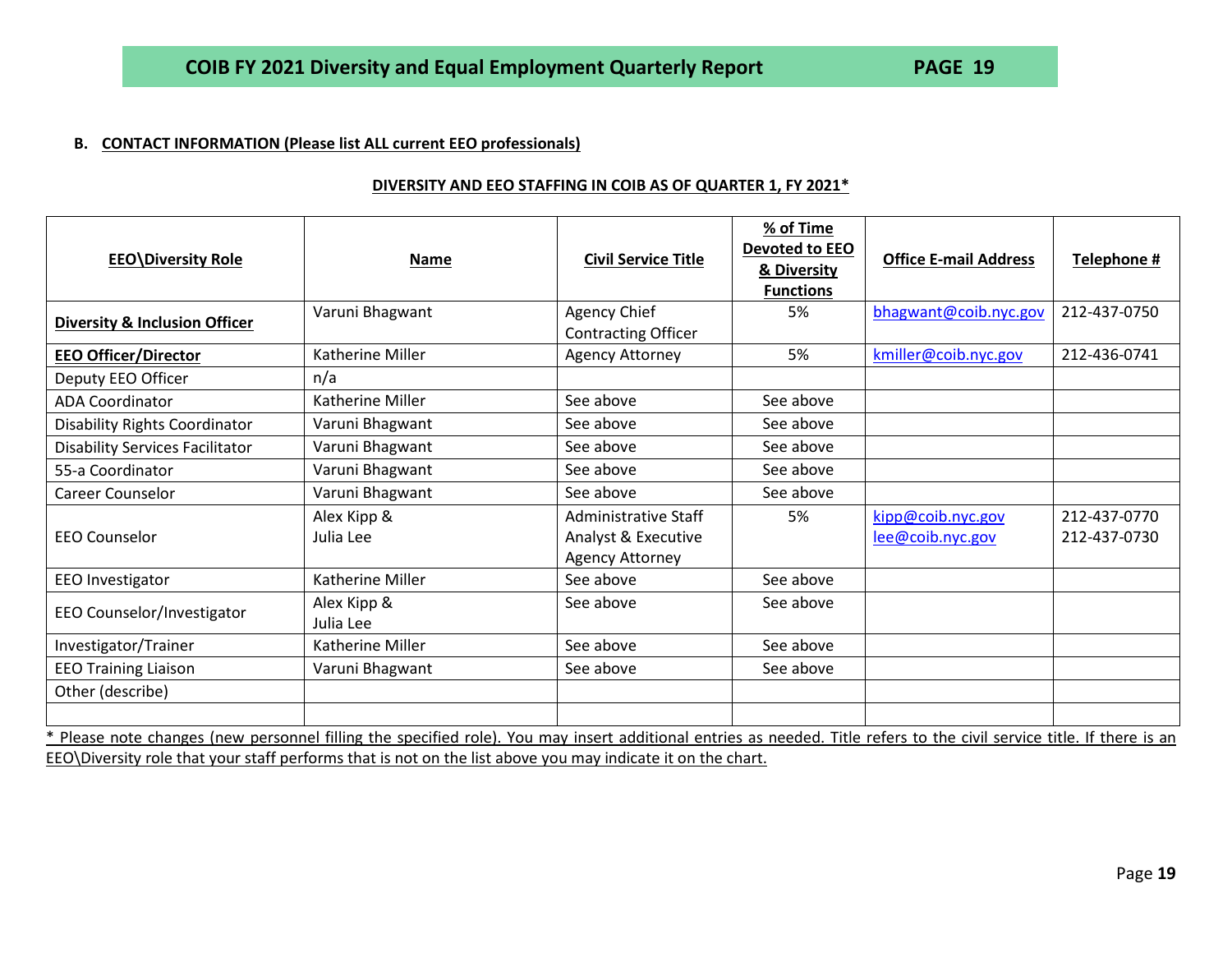# **FY 2021 QUARTERLY AGENCY REPORT – PART II: DIVERSITY AND EEO TRAINING SUMMARY**

## **INSTRUCTIONS**

#### **REMINDERS AND REQUESTS:**

- \* Please fill out all identifying information on lines 8, 13 and 14.
- \* Please DO NOT INPUT information in **PINK-SHADED CELLS**.
- \* Do not change the formatting and layout of the worksheet.
- \* To prevent inadvertent modifications, certain lines and columns of the worksheet have been protected and cannot be modified.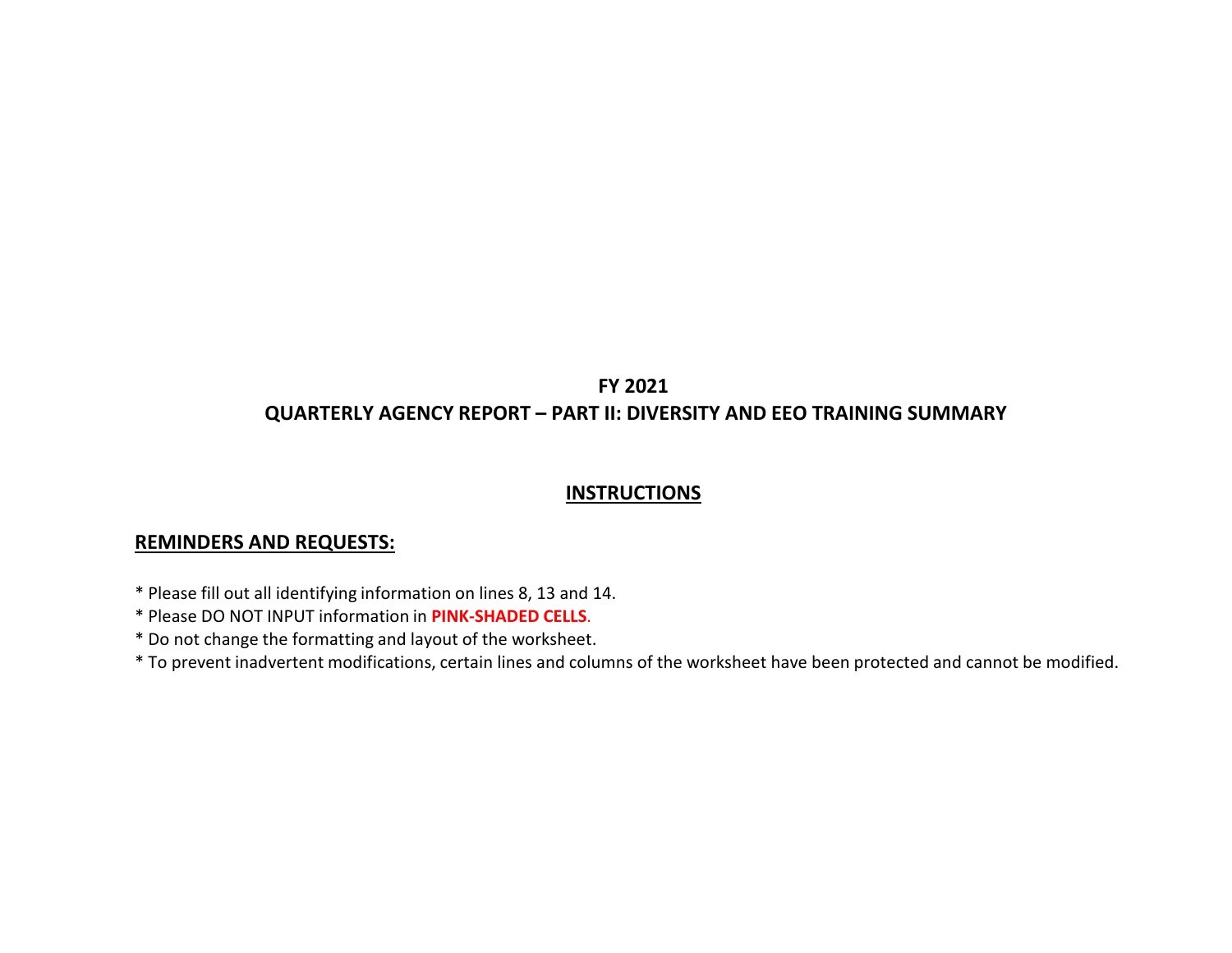

### **FY 2021 QUARTERLY REPORT Part II: DIVERSITY AND EEO TRAINING SUMMARY**

AGENCY NAME: NYC Conflicts of Interest Board **1st Qtr** PY 2021

**NOTE: FILL OUT YOUR TRAINING TARGETS IN GREEN FIELDS!**

**INCLUDE PRIOR QUARTERS' DATA IN THE CURRENT QUARTER REPORT.**

**DO NOT ATTEMPT TO MAKE ANY ENTRIES IN PINK-SHADED CELLS**

# SAVE THIS FILE UNDER THE NAME: [AGENCY ACRONYM] Quarter X FY 2021 DEEO TRAINING SUMMARY

**SUBMITTED BY [TITLE]: Katherine Miller DATE SUBMITTED:** 6-Nov-20 **E-MAIL:** kmiller@coib **212-437-0741**

> **1st Quarter (July-September) DUE October 30, 2020; 2nd Quarter DUE Februry 1, 2021; 3rd Quarter (January-March) DUE April 30, 2021; 4th Quarter (April-June) DUE July 30, 2021.**

| <b>ALL EEO-RELATED TRAINING</b><br>(ALL MODALITIES) | <b>ANNUAL TARGET</b><br>from FY 2021<br><b>Agency D&amp;EEO</b><br>Plan | 1st Qtr<br>(July - Sept.<br>2020) | 2nd Qtr<br>(Oct. - Dec.<br>2020) | 3rd Qtr<br>  (Jan. - March   (April - June<br>2021) | 4th Qtr<br>2021) | YEAR TO DATE |
|-----------------------------------------------------|-------------------------------------------------------------------------|-----------------------------------|----------------------------------|-----------------------------------------------------|------------------|--------------|
|                                                     |                                                                         |                                   |                                  |                                                     |                  |              |
| <b>TOTAL DIVERSITY &amp; EEO TRAINING</b>           | 27                                                                      | 3                                 | 0                                | $\bf{0}$                                            | $\bf{0}$         | 3            |

| <b>CORE DIVERSITY AND EEO TRAINING (All Modalities)</b>                               |              |              |              |              |             |                         |  |
|---------------------------------------------------------------------------------------|--------------|--------------|--------------|--------------|-------------|-------------------------|--|
| <b>TOTAL CORE EEO TRAINING</b><br>(ALL MODALITIES)                                    | 26           | 3            | $\mathbf 0$  | $\mathbf 0$  | $\mathbf 0$ | $\overline{\mathbf{3}}$ |  |
| 1. EEO Awareness                                                                      | $\mathbf 0$  | $\mathbf{1}$ | $\mathbf 0$  | $\mathbf 0$  | $\bf{0}$    | $\mathbf{1}$            |  |
| Administered by DCAS<br>[Copy data from DCAS Learning &<br><b>Development report]</b> | $\bf{0}$     | $\mathbf{1}$ |              |              |             | $\mathbf{1}$            |  |
| Administered by Agency                                                                |              |              |              |              |             | $\mathbf 0$             |  |
| 2. D&I "Everybody Matters"                                                            | $\mathbf 0$  | $\mathbf 0$  | $\mathbf 0$  | $\mathbf 0$  | $\mathbf 0$ | $\mathbf 0$             |  |
| Administered by DCAS<br>[Copy data from DCAS Learning &<br><b>Development report]</b> | 0            |              |              |              |             | $\mathbf 0$             |  |
| Administered by Agency                                                                |              |              |              |              |             | $\mathbf 0$             |  |
| 3. IgbTq: The Power of Inclusion                                                      | $\mathbf 0$  | $\mathbf{1}$ | $\mathbf{0}$ | $\bf{0}$     | $\mathbf 0$ | $\mathbf{1}$            |  |
| Administered by DCAS<br>[Copy data from DCAS Learning &<br><b>Development report]</b> | $\mathbf{0}$ | $\mathbf{1}$ |              |              |             | $\mathbf{1}$            |  |
| Administered by Agency                                                                |              |              |              |              |             | $\mathbf 0$             |  |
| 4. Sexual Harassment Prevention                                                       | 26           | $\mathbf{1}$ | $\mathbf{0}$ | $\mathbf 0$  | $\mathbf 0$ | $\mathbf{1}$            |  |
| Administered by DCAS<br>[Copy data from DCAS Learning &<br><b>Development report]</b> | 26           | $\mathbf{1}$ |              |              |             | $\mathbf{1}$            |  |
| Administered by Agency                                                                |              |              |              |              |             | $\mathbf 0$             |  |
| 5. Disability Etiquette                                                               | $\pmb{0}$    | $\mathbf 0$  | $\mathbf 0$  | $\mathbf{0}$ | $\mathbf 0$ | $\mathbf 0$             |  |
| Administered by DCAS<br>[Copy data from DCAS Learning &<br><b>Development report]</b> |              |              |              |              |             | $\mathbf{0}$            |  |
| Administered by Agency                                                                |              |              |              |              |             | $\mathbf 0$             |  |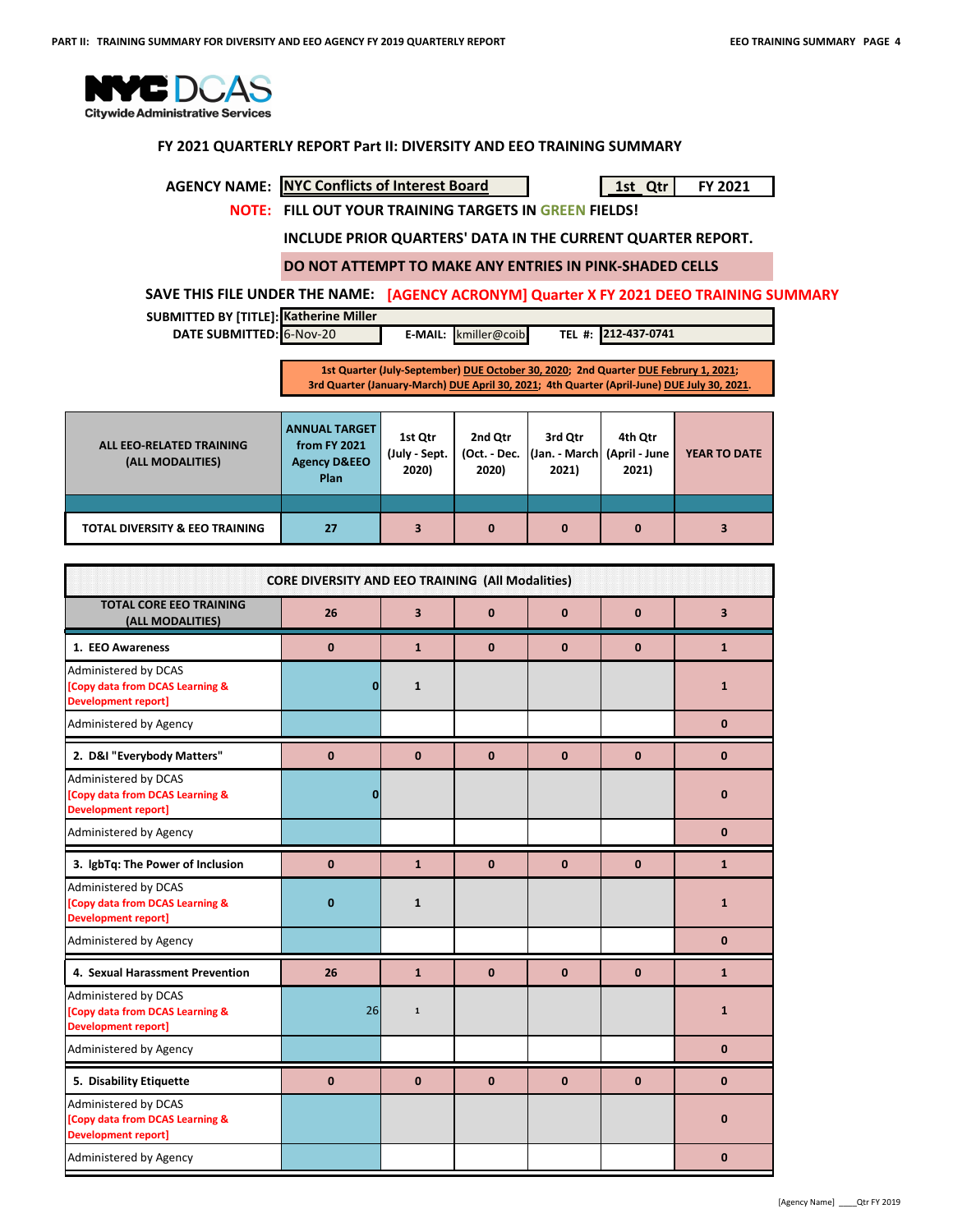|--|